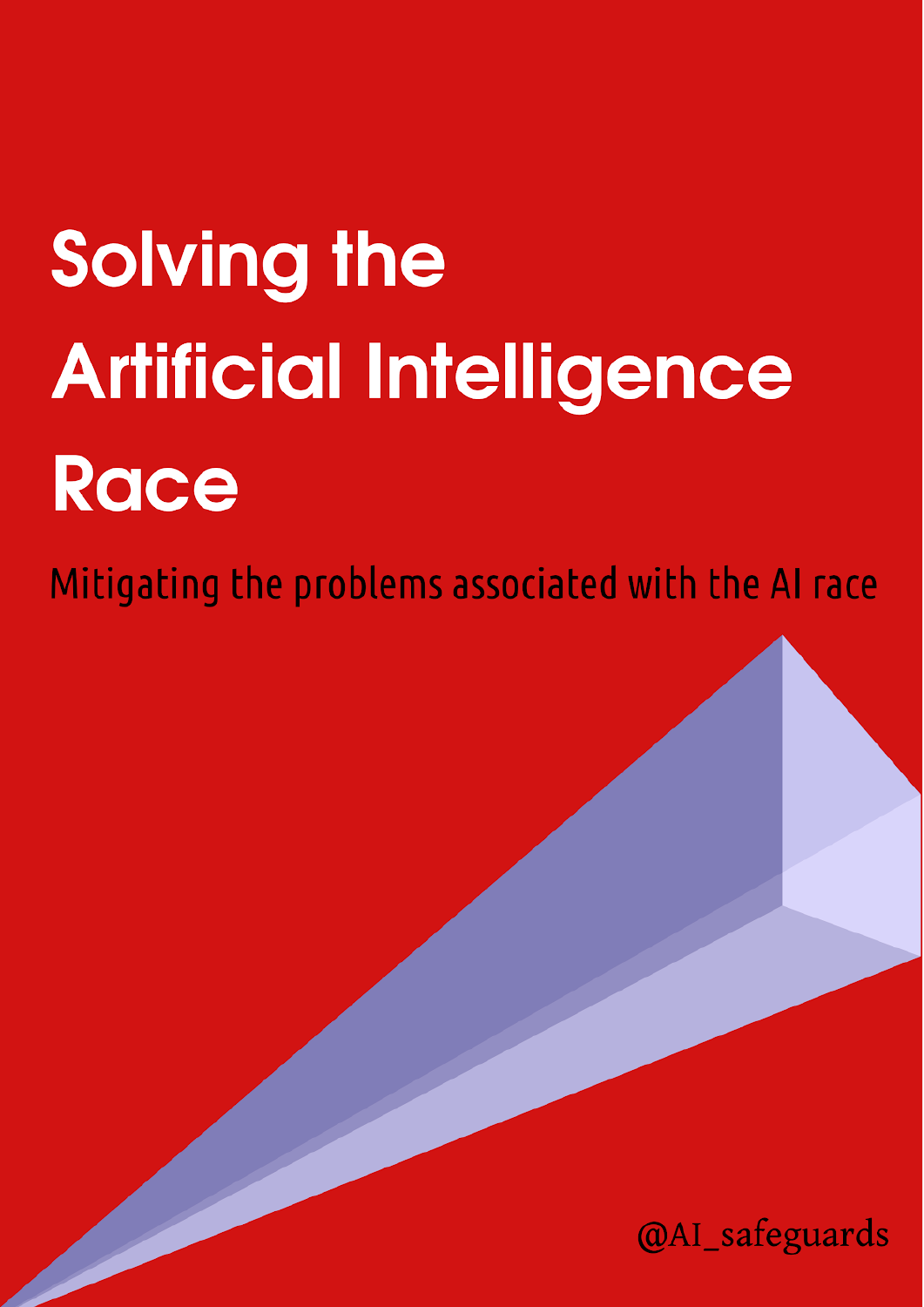# Contents

| <b>Summary</b>                                                 | $\boldsymbol{2}$ |
|----------------------------------------------------------------|------------------|
| <b>Important factors in AI development and deployment</b>      | 4                |
| Race towards AI: Actors and stakeholders                       | 5                |
| The AI race                                                    | 5                |
| Actors and stakeholders in the AI race                         | 5                |
| Difficulties faced by the actors and stakeholders              | 5                |
| Motivations & desires of the actors in the AI race             | 6                |
| Positive outcomes from the AI race                             | 7                |
| Negative outcomes and Pitfalls in the AI race                  | 7                |
| Mitigating the negative consequences of the AI race            | 9                |
| <b>Mitigation 1: Encouraging and enforcing Cooperation</b>     | 10               |
| Benefits of cooperation in the AI race                         | 10               |
| Difficulties in enforcing cooperation and compliance           | 10               |
| Avenues of cooperation in AI development                       | 11               |
| Enforcing cooperation : How to incentivize actors to cooperate | 11               |
| a. Form a consortium                                           | 11               |
| b. Pool resources                                              | 11               |
| c. Reward cooperation                                          | 12               |
| d. Punish non-cooperation                                      | 12               |
| Mitigation 2 : Incentives for transparency and disclosure      | 13               |
| Mitigation 3 : AI regulation & consumer rights organisations   | 13               |
| Need for AI regulatory agencies                                | 13               |
| Duties of AI regulatory agencies                               | 14               |
| Powers of AI regulatory agencies                               | 15               |
| Challenges in establishing an AI regulatory organisation       | 15               |
| Consumer rights organisations                                  | 16               |
| <b>Conclusion and Strategy Recommendations</b>                 | 16               |
| <b>Appendix A: AI based weapons</b>                            | 16               |
| Dangers from AI based weapons                                  | 17               |
| Practicality of enforcing ban on AI weapons                    | 19               |
| Risk Mitigation in usage of AI weapons                         | 19               |
| Recommendations regarding AI weapons                           | 20               |
| Appendix B : Hypothetical scenarios in AI risk mitigation      | 21               |
| <b>References</b>                                              | 24               |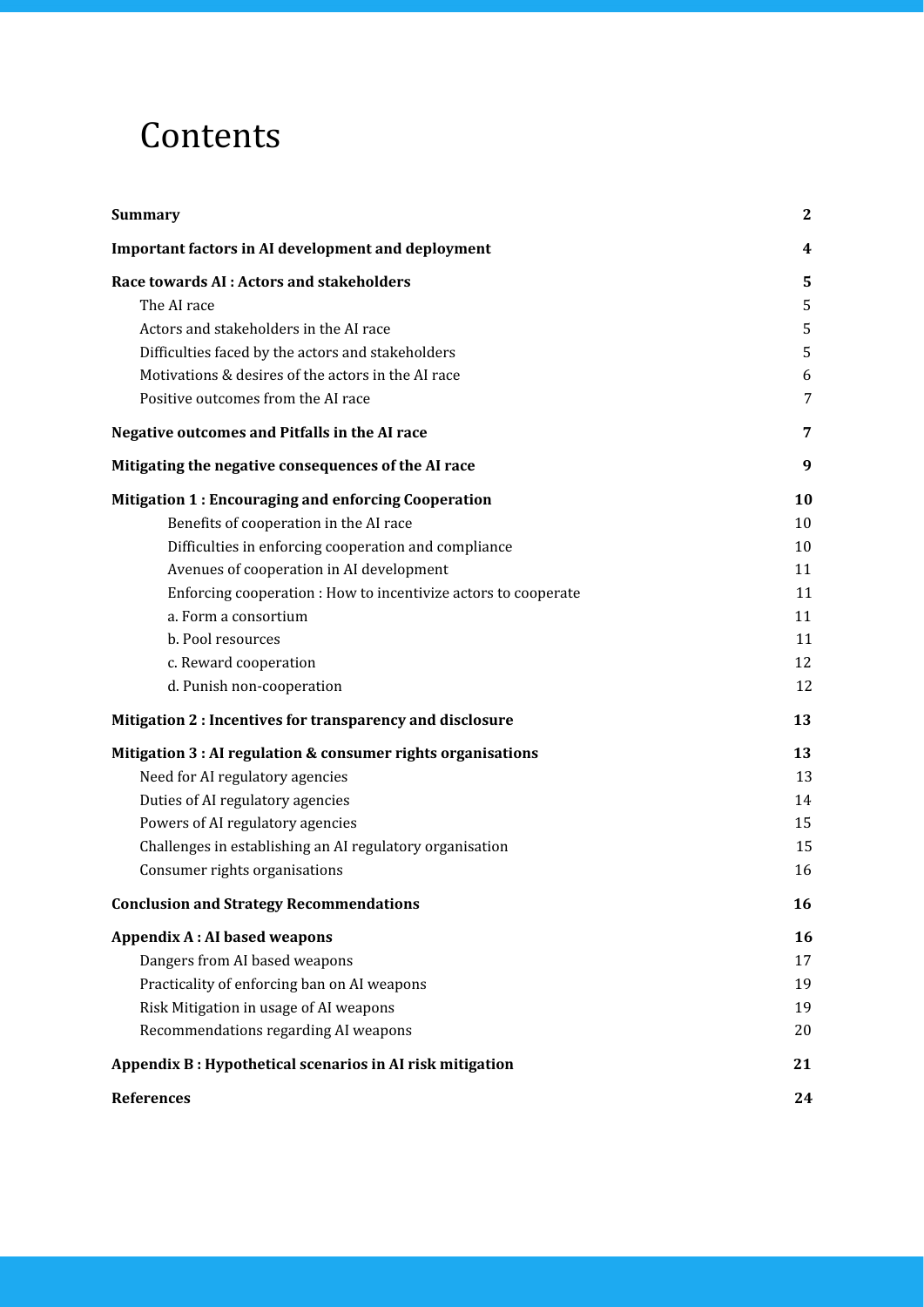# <span id="page-2-0"></span>**Summary**

In whichever way the AI race progresses or ends, it will cause various levels of misery for all actors and stakeholders. It would be prudent to brace for negative consequences of the AI race and formulate plans to mitigate the pitfalls.

### **Negative consequences of the AI race**

The rush to develop and deploy AI would make researchers overlook some of the crucial factors in AI development and deployment, like : *safety of AI, managing expectations on capabilities and limitations of AI, ethics , legal accountability, inspectability of AI, Human-AI interaction design, privacy rights, social impact and speed of AI rollout.*

Overlooking these important factors could result in the following undesirable outcomes:

- 1. The rush to bring AI products to market without due diligence could result in corporations taking ethical shortcuts like grabbing training data without consent, ignoring consumer privacy, overlooking risks , concealing limitations, engaging in deceptive marketing and claiming the lead in AI benchmarks by 'gaming the system'[.\[1\]](#page-24-1)
- 2. An AI monopolist could lobby policy makers to relax regulations regarding safety, legal accountability and privacy. Rapid rollout of AI could result in massive increase in unemployment and social inequality. Corporations and countries could attempt reckless use of AI emboldened by the delay in updating legal systems.
- 3. Militaries would be emboldened to recklessly use AI-augmented weapons and autonomous AI weapons to cause rapid large-scale destruction and surgical attacks on targeted groups.The likelihood of accidental wars would increase due to malfunctioning AI weapons, false flag attacks and difficulty in proving AI weapon ownership.
- 4. Humans are very likely to be harmed due to hidden biases in AI, malware infected AI and AI that is designed without understanding nuances of Human-AI interaction. When powerful AI without inbuilt safeguards and kill-switches are deployed, there will be a huge potential risk of catastrophic harm.
- 5. Until legal systems are updated, there will be lack of clarity on legal accountability when damage is caused by AI decisions.There are likely to be numerous consumer lawsuits and patent battles resulting from non-inspectable AI. Unless legally forced, corporations are likely to be uncooperative and defensive after AI related accidents.
- 6. Group-think and academic elitism could suppress funding for new ideas for AGI. Public perception of AI would be affected by the media's unjustified levels of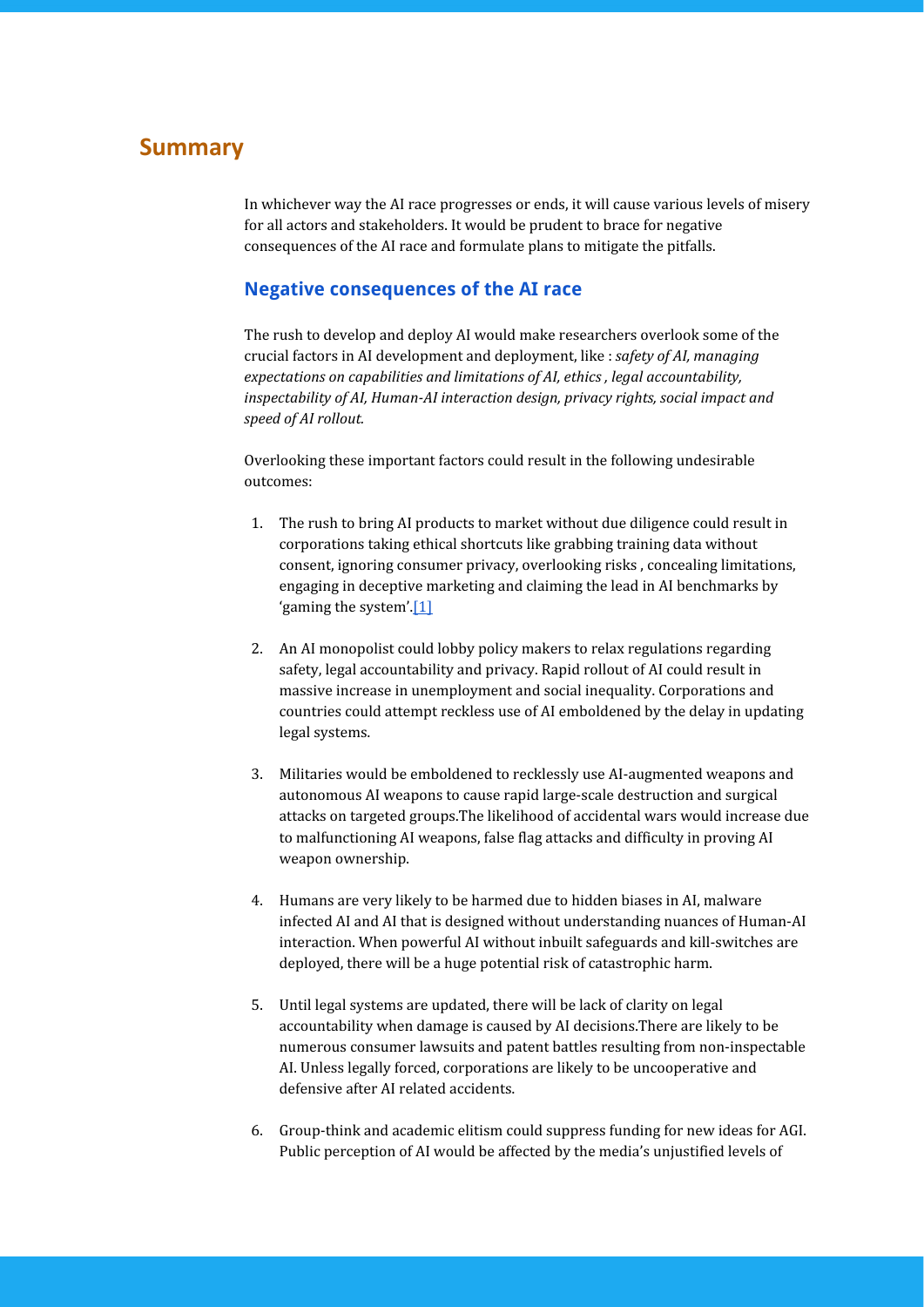optimism/pessimism and constant scaremongering. Lack of immediate progress towards AGI could affect investor confidence and increase public skepticism.

# **Mitigating the negative consequences of the AI race**

- 1. Encourage and enforce **cooperation** between actors in the AI race :
	- Form teams that agree to common goals, pledge to ethical behaviour and agree to commit resources to a common pool
	- Reward cooperation with faster regulatory clearances, access to resources and monetary incentives
	- Punish non-cooperation by withholding resources, withholding rollout approvals and encouraging blacklist/boycott of 'rogue' entities by consumers, governments and regulators
- 2. Provide **incentives for transparency and disclosure** of ideas and AI milestones :
	- Publicly recognize and reward AI corporations based on their track record on customer privacy, legal accountability and AI inspectability.
	- Incentivize disclosure of research data by offering significant rewards
	- Create open-for-all contests and reward contestants on their submissions on novel ideas and algorithms that could lead to inspectable & safe AGI
- 3. Create AI **regulatory organisations and consumer rights organisations :**
	- **Regulatory agencies** need to be created and empowered to impose penalties on AI corporations for non-cooperative behaviour, misleading marketing, privacy violations, attempts to conceal risks, breach of ethics , safety violations and reckless usage. These regulatory agencies could aid in dispute redressal, handle complaints, initiate investigation on any AI related incident and could work with other government agencies
	- **Consumer rights organisations** specific to AI products could be created to safeguard the interests of consumers of AI products. These consumer rights organisations should be non-profit independently funded entities, with the mission to protect consumers by publishing unbiased reviews of AI products describing their applications, usage, vulnerabilities and risks

### **Recommendations**

- 1. Accept and plan for the fact that there will always be bad and malicious actors leveraging AI. Accept that there will be constant battles (virtual and physical) between good-AI and bad-AI.
- 2. Setup framework for encouraging and enforcing cooperation in AI research
- 3. Mitigate undesirable behaviour through various channels like creating new legal requirements , consumer boycott and blacklisting of uncooperative corporations
- 4. Focus on regulating AI corporations and educating consumers of AI products
- 5. Focus on creating legal accountability in AI weapons usage instead of futile bans.
- 6. Focus on designing safeguards, enforcing legal accountability and inspectability of AI products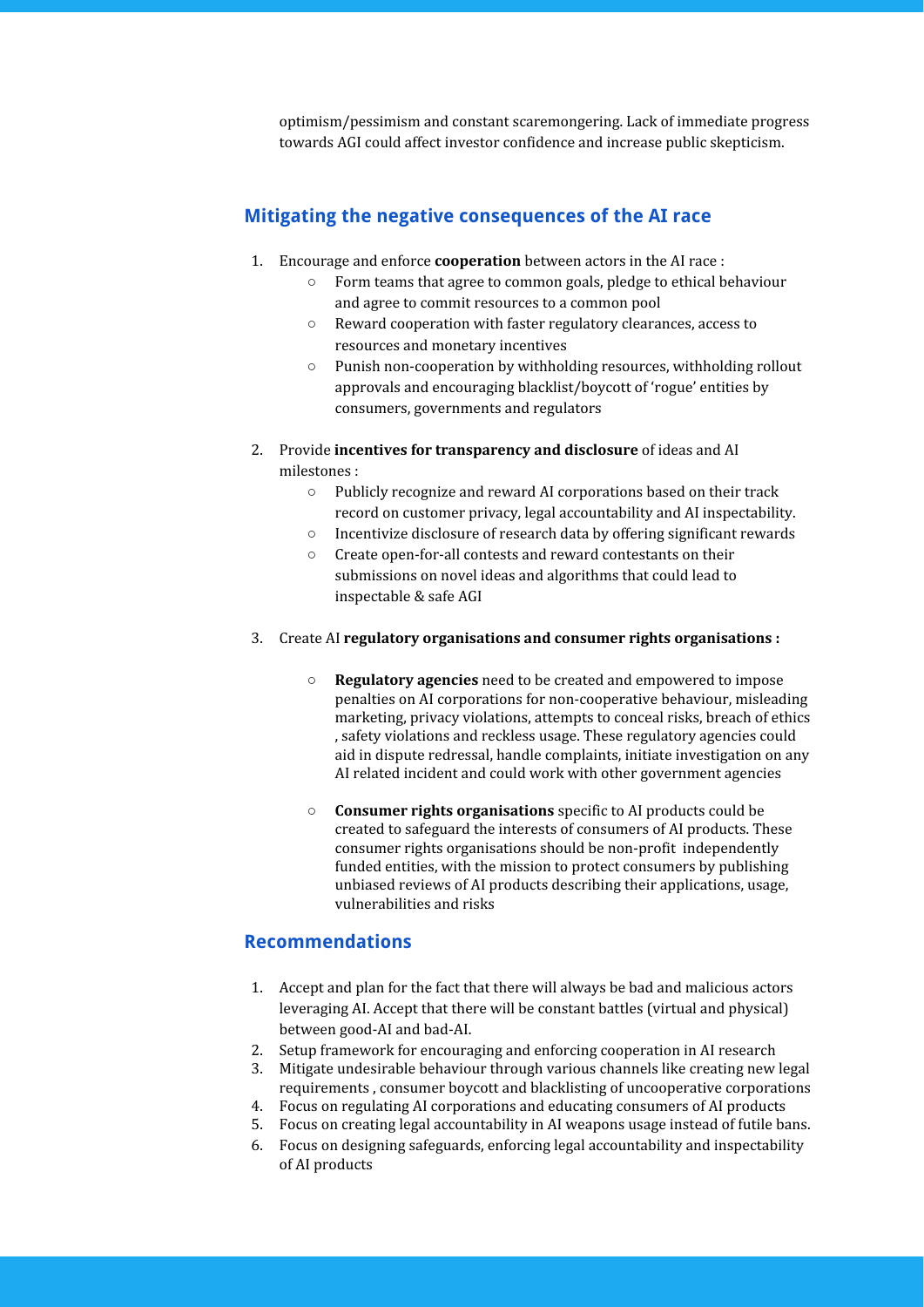# <span id="page-4-0"></span>**Important factors in AI development and deployment**

Any AI based product should incorporate the following aspects in its design and deployment :

### **Safety**

AI behaviour in a controlled lab environment does not imply real world performance and safety. AI could behave undesirably due to unexpected environmental stimuli, malfunctioning hardware, biased data or malware. Sufficient safeguards, including kill switches, must be inbuilt in the AI to prevent harm to humans.

### **Managing expectations**

Consumers need to be fully educated of the capabilities and limitations of AI products. Consumers are susceptible to assuming that AI based products do not make mistakes, which results in harm to humans [\[2\]](#page-24-2)

### **Ethics**

Creators of AI based products need to exhibit ethical behaviour by being transparent in their activities like obtaining consent prior to acquiring data, avoid misleading the public on the scalability of intelligence and being transparent on data privacy policies.

### **Accountability**

Clear lines of accountability needs to be set in order to manage instances of AI related accidents and resultant harm to humans. Accountability must be plausible and legally enforceable.

### **Inspectability of AI**

An AI based system should be inspectable to reveal the 'reasoning' behind its decisions,  $\boxed{3}$  so that it would be possible to detect malware, hidden biases and illegal discrimination*(eg:racism)* . AI systems ought to have tamper-proof inbuilt logging systems to enable post-incident investigation after an undesirable action.

### **Human-AI interaction design**

Interaction capabilities in an AI should include the ability to understand human emotions, intention signalling, identification of authority, withstanding manipulation, polite behaviour and the right to exhibit reasonable dissent. The risks to humans like addiction & attachment issues should also be addressed.

### **Privacy policies and other Consumer rights**

The privacy policies related to the AI product need to be clear and acceptable.Penalties for violating privacy policies should be legally enforceable.Consumers have the right to know information regarding AI training data, AI testing results, right of ownership of the AI 'brain', planned obsolescence policies of the manufacturer, etc.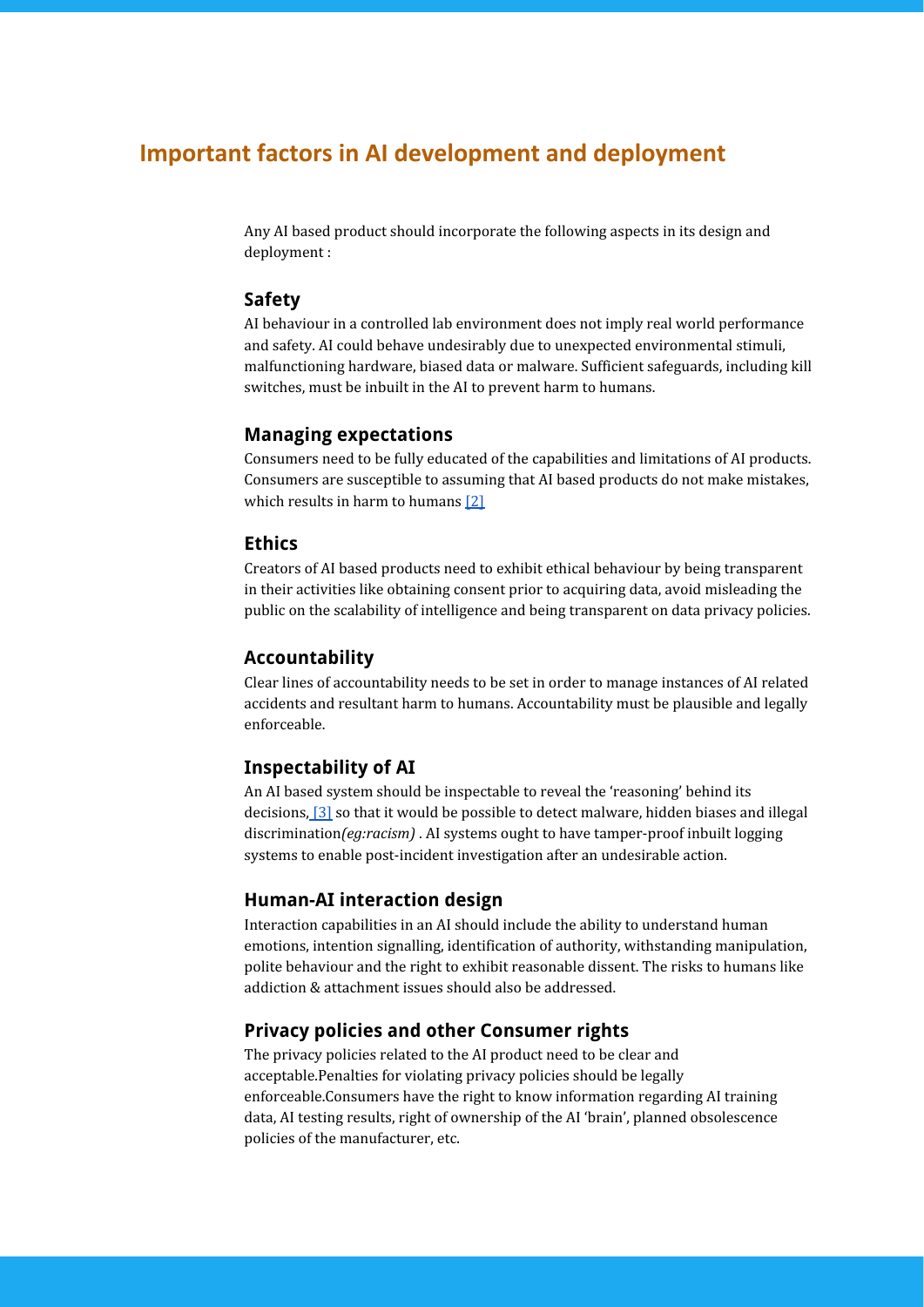### **Social impact**

AI product deployment could potentially cause huge job losses, increase in wealth inequality and social unrest. In cooperation with governments, regulators must plan to mitigate these negative outcomes before deployment.

### **Speed of rollout**

Sufficient time needs to be given to society prior to large scale deployments of AI, so that society can absorb the shock of job losses.A staggered deployment also helps in identifying performance shortcomings , unforeseen safety risks and vulnerabilities which can then be quickly addressed prior to wider roll-out.

# <span id="page-5-1"></span><span id="page-5-0"></span>**Race towards AI : Actors and stakeholders**

# The AI race

Corporations worldwide are racing towards creation of products incorporating Artificial Intelligence*(AI)*. Significant investment has been made in recent years by corporations, private investors and governments to gain the upper hand in the race towards AI. [\[4\]](#page-24-4)

AI Products with Artificial Narrow Intelligence *(Narrow-AI)* are already being used to execute specific tasks *(eg: energy usage optimisation, self-driving cars,etc).* The ultimate goal of most AI researchers is to create Artificial General Intelligence *(AGI)*, which aims to create human level generic intelligence.

Any success in creating sufficiently powerful narrow-AI or AGI would confer significant financial gain and power to the entity that created the AI based product.

# <span id="page-5-2"></span>Actors and stakeholders in the AI race

A simplified list of actors and stakeholders in the AI race is as follows:

- **● Corporations**
- **● Governments**
- **● Individual contributors**
- **● Media**
- **Investors** (including shareholders and governments)
- **● Consumers** (including military)
- **● Regulatory and legal bodies**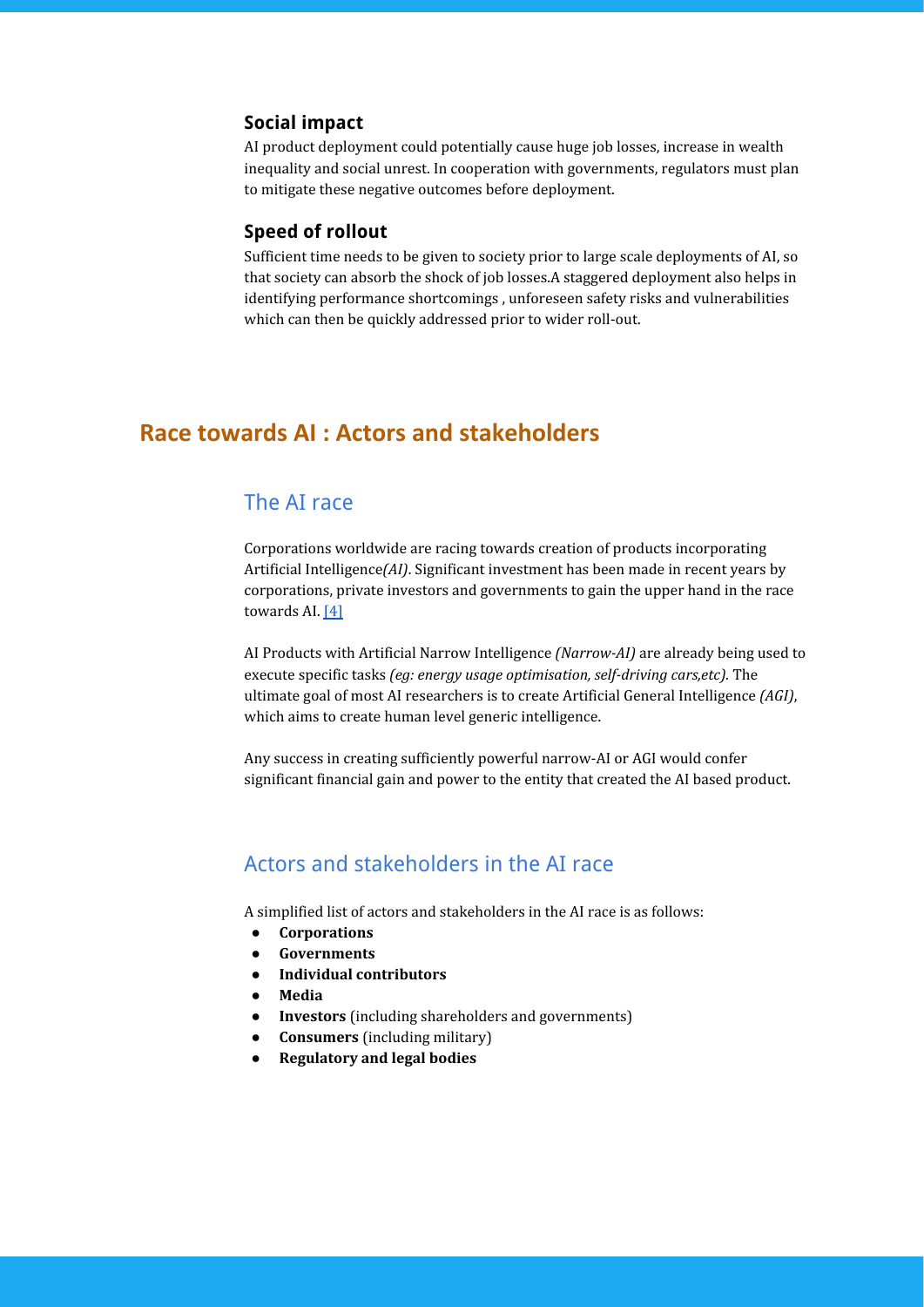# <span id="page-6-0"></span>Difficulties faced by the actors and stakeholders

- Difficulty in predicting future progress and how the AI race will pan out
- Insufficient awareness about capabilities and limitations of contemporary AI systems
- Insufficient awareness regarding how to distinguish between different types/levels of AI [\[5\]](#page-24-5)
- Difficulty in estimating impact of AI on society
- Difficulty in updating legal systems to catch up with AI progress
- Difficulty in establishing consensus on basic questions like '*what constitutes AI? '* , because of moving goalposts to suit current state of AI.

# <span id="page-6-1"></span>Motivations & desires of the actors in the AI race

**Corporations** want to be the first to develop and deploy AI products. They would want to utilize the first mover advantage to establish market monopoly and acquire patents to consolidate their monopoly. Some corporations would want to influence government policies to relax controls on privacy, safeguards and speed of deployment

**Investors** want timely returns on investment, relaxed regulation and to avoid investing in approaches that are less likely to achieve AGI

**Individual contributors** want to ensure attribution of credit, financial rewards for their effort and opportunities to participate & contribute in the AI development process

### **Regulatory bodies want to :**

- Prevent misleading claims by AI product manufacturers
- Set clear expectations on level of capabilities of AI products
- Encourage transparency of training data and expected behaviour of the AI product
- Ensure presence of inbuilt safeguards
- Ensure transparency in legal accountability, privacy policies of AI products
- Set minimum acceptable standards on Inspectability
- Set policies regarding enforcement of accountability in AI systems
- Punish privacy violations and safety violations

### **Consumers want :**

- Transparency regarding capability and limitations of AI products
- Transparency regarding accountability of AI products
- Strong predictability of AI behaviour
- Strong control over AI behaviour
- Good human interaction capabilities in AI products
- Strong data privacy
- Quick legal redressal on shortcomings in AI performance or violation of privacy

### **Governments and law enforcement bodies want to :**

● Prevent malicious use or misuse by rogue actors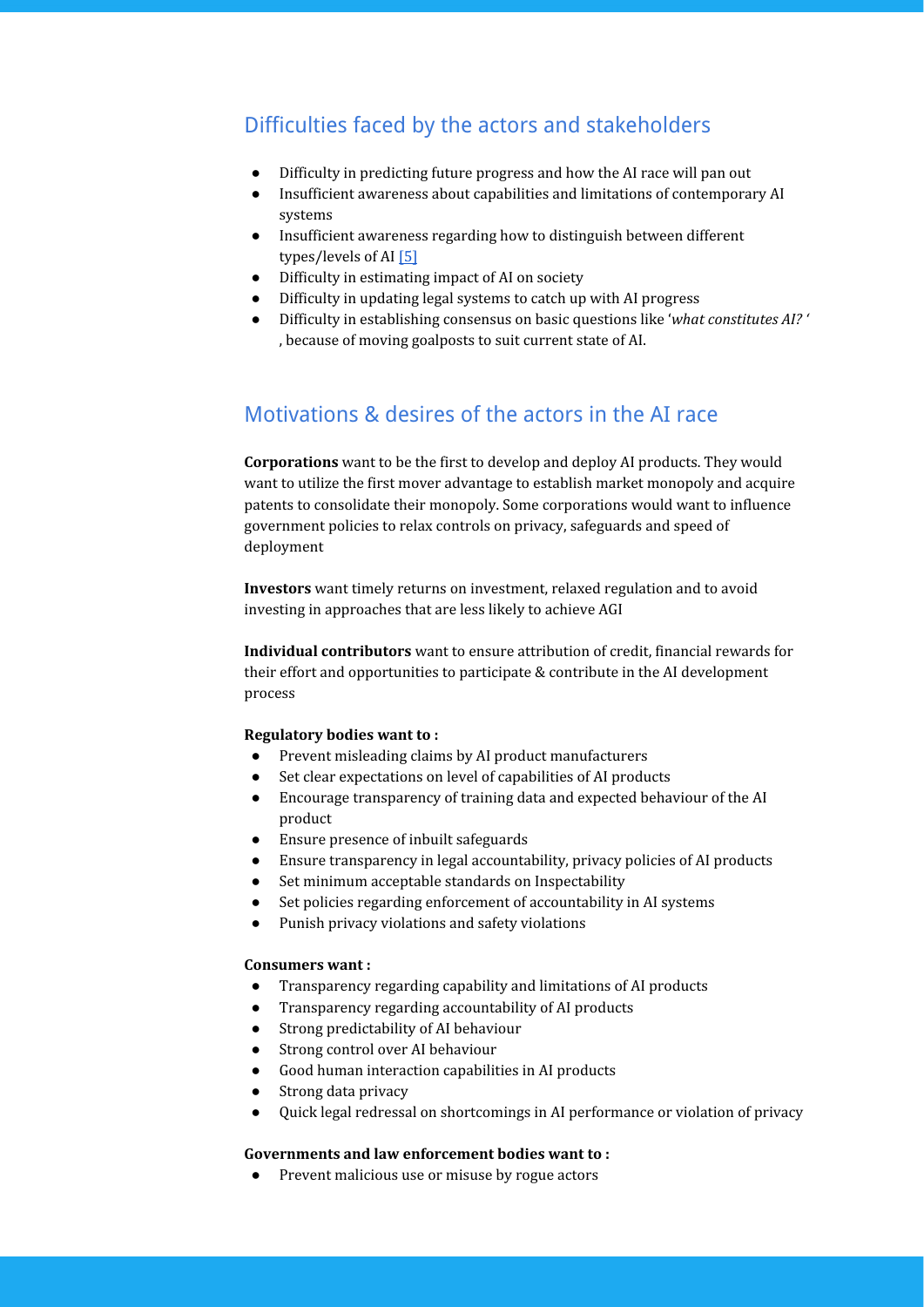- Preventing rogue actors from hacking or controlling the AI deployments
- Leverage AI for use in public health and social welfare
- Use AI to increase economic growth and administration efficiency
- Stagger rollout of AI products over a long period of time in order to catch up with legal implications and to observe & mitigate negative impact on society

## <span id="page-7-0"></span>Positive outcomes from the AI race

The AI Race dynamics increases the likelihood of achieving *Artificial General Intelligence (AGI)*. Even if there is an initial monopoly, the benefits of 'good' AI will be felt very soon by a very wide audience. In spite of non-disclosure of proprietary algorithms, there is a strong likelihood that the technology behind AGI will be shared or leaked after a while. This would result in cheaper and accessible AI software for a wider audience.

# <span id="page-7-1"></span>**Negative outcomes and Pitfalls in the AI race**

**Corporations** are likely to attempt to influence public opinion and lobby media and policy makers in order to relax standards for safety, legal accountability and privacy. In the rush to grab market share, corporations are likely to take ethical shortcuts like grabbing training data without consent, ignoring customer privacy and ignoring the need to divulge shortcomings. Corporations are very likely to be defensive when confronted with shortcomings in AI performance, AI safety and lack of inspectability. Corporations would be under direct or indirect pressure to prematurely deploy untested AI, due to pressure from investors. There will be inevitable legal wrangles over patentability of AI. Obtaining evidence of IP theft would be more complicated by uninspectable AI. Corporations are likely to attempt unethical or illegal means to retain and poach AI experts.

**Monopoly in AI** , resulting from a single entity winning the AI race, could result in a *winner-takes-all* scenario. Such a monopolist would wield tremendous influence over consumers, regulators, governments and other corporations.A monopolist could use its influence to lobby for relaxed regulations and faster pace of rollout. A monopolist has no incentive to conform to strict privacy policies and ethical behaviour, because the customer has no other choice. The monopolist would use its AI products to subsidise its non-AI products.The monopolist could enforce specific cultural norms desired by the monopolist (eg: extreme left wing/right wing policies enforced on consumers). Unless the monopolist is taxed and dealt with cautiously by governments , too much power and wealth will be concentrated in the hands of a few.

**Governments** are likely to be slow to prepare for legal implications of AI [\[6\]](#page-24-6) , slow to tax AI and slow to manage unemployment due to AI deployment(rollout) . Governments are susceptible to pressure by lobbyists not to regulate (even if shortcomings and potential AI risk to consumers are known). Governments might accelerate attempts to use an incomplete and unsafe AI for education and healthcare activities without considering the full implications. The privacy rights of citizens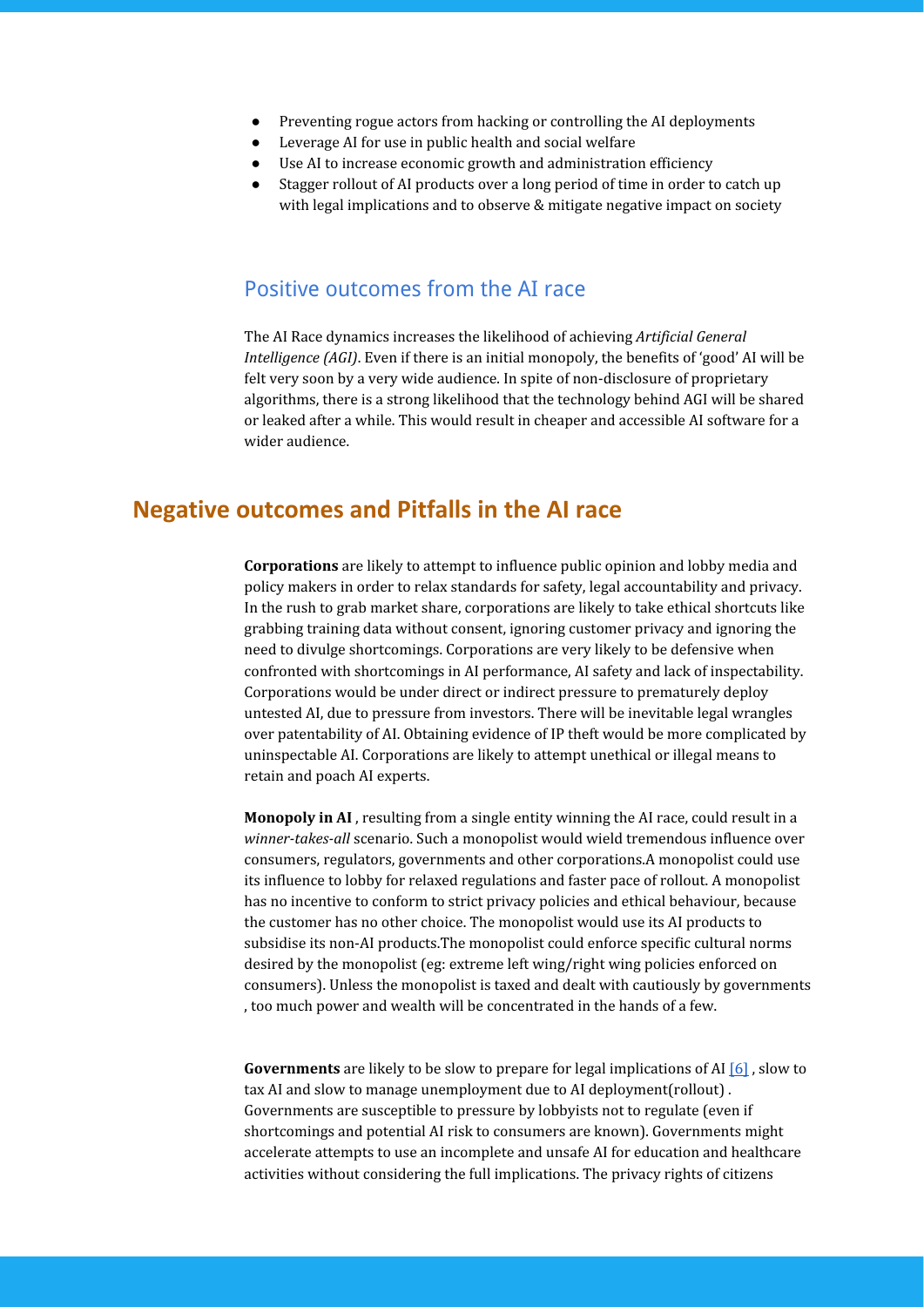might be violated if an insecure AI is clandestinely deployed for large scale communication tapping and surveillance. Governments are also likely to restrict sharing of AGI research to other countries, slowing down the progress towards AGI

**Fear-mongers** would continue to issue exaggerated warnings regarding the risks posed by Artificial Intelligence, mostly without understanding the contemporary state of AI. While a basic level of caution is justified  $[7]$ , whipping up paranoia without justification would negatively impact public perception of AI and funding of AI research. Sensationalist books that whip up fear against AI are popular and sell well, creating a conflict of interest for fear-mongers to overestimate risks posed by advanced AI.<sup>[8]</sup>

**Investors & shareholders of Corporations** would rush to invest in AI blindly due to the 'Fear of Missing Out', ending up sinking money into unproven algorithms that cannot plausibly result in AGI. Investors would have unrealistic expectations regarding short term AI progress. Investors would apply pressure on corporations for rushed deployments of AI based systems without the necessary safeguards.

**Consumers** would form wrong assumptions regarding the intelligence level of the AI product and would inevitably find shortcomings in expected performance. Consumers are likely to be victims of misleading marketing, privacy violations, inbuilt hidden biases in the AI, insecure hackable AI, etc. If the AI product manufacturer offers to take responsibility for the dangers in its usage, it would create a moral hazard where the customer is tempted to take unjustified risks. (*Eg: reckless use of a self driving car in hazardous weather*).

**Members of the public** who are not direct consumers might feel unhappy due to disproportionate allocation of resources to AI product consumers *(eg:dedicated roads for self driving cars).* Some would also be tempted to test the limits of AI safety by interfering with the environment where the AI product is deployed*.(Eg: blocking a self driving car intentionally)*

**Military consumers** would rush to deploy killer AI, using real world battlefields as testing grounds. Military consumers might be unethical in AI weapon usage because legal systems will be slow to catch up on autonomous killing machines. See [Appendix](#page-17-0) A : AI based [weapons](#page-17-0)

**Regulatory bodies** of a country might be tempted to relax safety and inspectability standards to accelerate AI progress in that country. They might overlook privacy violations and the potential AI risk to consumers and society. The absence of minimum acceptable standards for performance, safety and inspectability mean that almost nothing would legally stop deployment of an incomplete or unsafe AI. Regulators might accept AI performance in a controlled environment and permit a wider rollout of the product, which could result in risk to human lives

**Individual contributors** might continue to persist in using approaches that are not likely to achieve AGI (due to groupthink phenomenon). A inefficient irrelevant algorithm backed by enormous computing power could give encouraging short term results but will not lead to AGI. Individual contributors are likely to be defensive regarding lack of actual progress towards AGI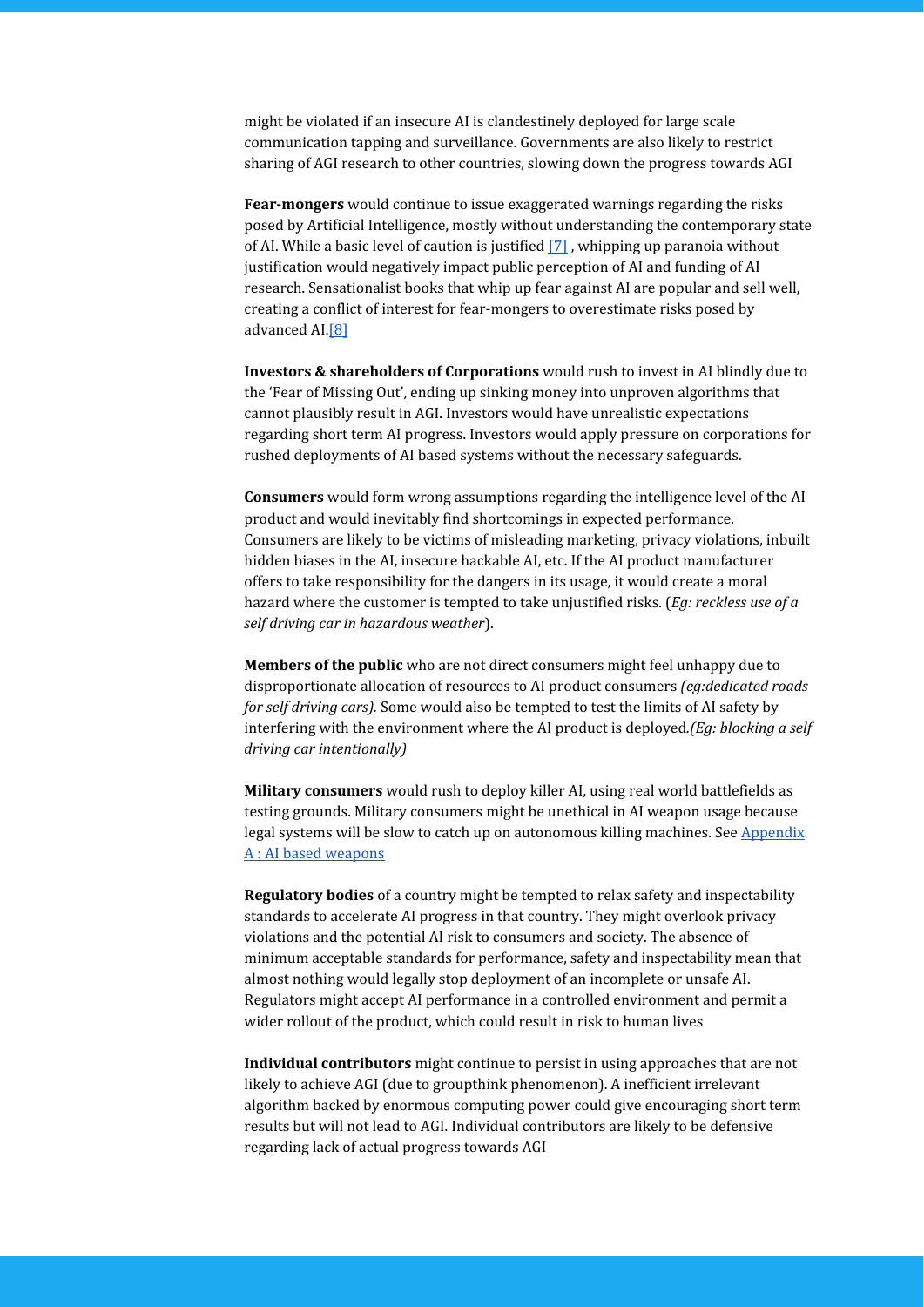**Media :** Journalists writing on AI developments might mislead the public , by either exaggerating the current state of AI or sensationalise the risks involved in AI without justification. Any unjustified hype will be harmful to AI development in the long term, as wrong expectations are being set. The media might not sufficiently scrutinize and question the AI-progress claims of certain AI companies and might add to the AI hype by extrapolating and exaggerating results from a controlled environment. [\[9\]](#page-24-9)

**Misrepresentation of capabilities** is a serious issue in AI research, wherein corporations attempt to wrongly convince the public that they own state-of-the-art AI. Under tremendous pressure to show results for effort, some corporations or researchers could 'game the system' to generate better performance in certain AI contests or benchmarks. To obtain funding and market share, corporations might classify non-AI software as AI, claim high levels of performance & safety based on testing in a lab environment, mislead investors regarding current performance & future expectations to procure investment.

**Lack of transparency in AI development** includes the reluctance to divulge details on the training data, reluctance to admit to hidden biases in AI and deploying non-inspectable AI. A closed development environment , where known algorithm weaknesses are not shared, causes consumers to suffer from repeated incidents of same nature with products from other manufacturers. Consumers and regulators have the right to know details regarding training data like the source of the training data, relevancy of training data, possibility of biases in the training data, etc. Unless the full details of inbuilt safeguards and test results are made public, there will be a trust deficit that discourages potential consumers from utilizing AI.

# <span id="page-9-0"></span>**Mitigating the negative consequences of the AI race**

- 1. Encouraging and enforcing **cooperation** between actors in the AI race
- 2. Providing **incentives for transparency and disclosure** of ideas
- 3. Creating AI **regulatory organisations and consumer rights organisations**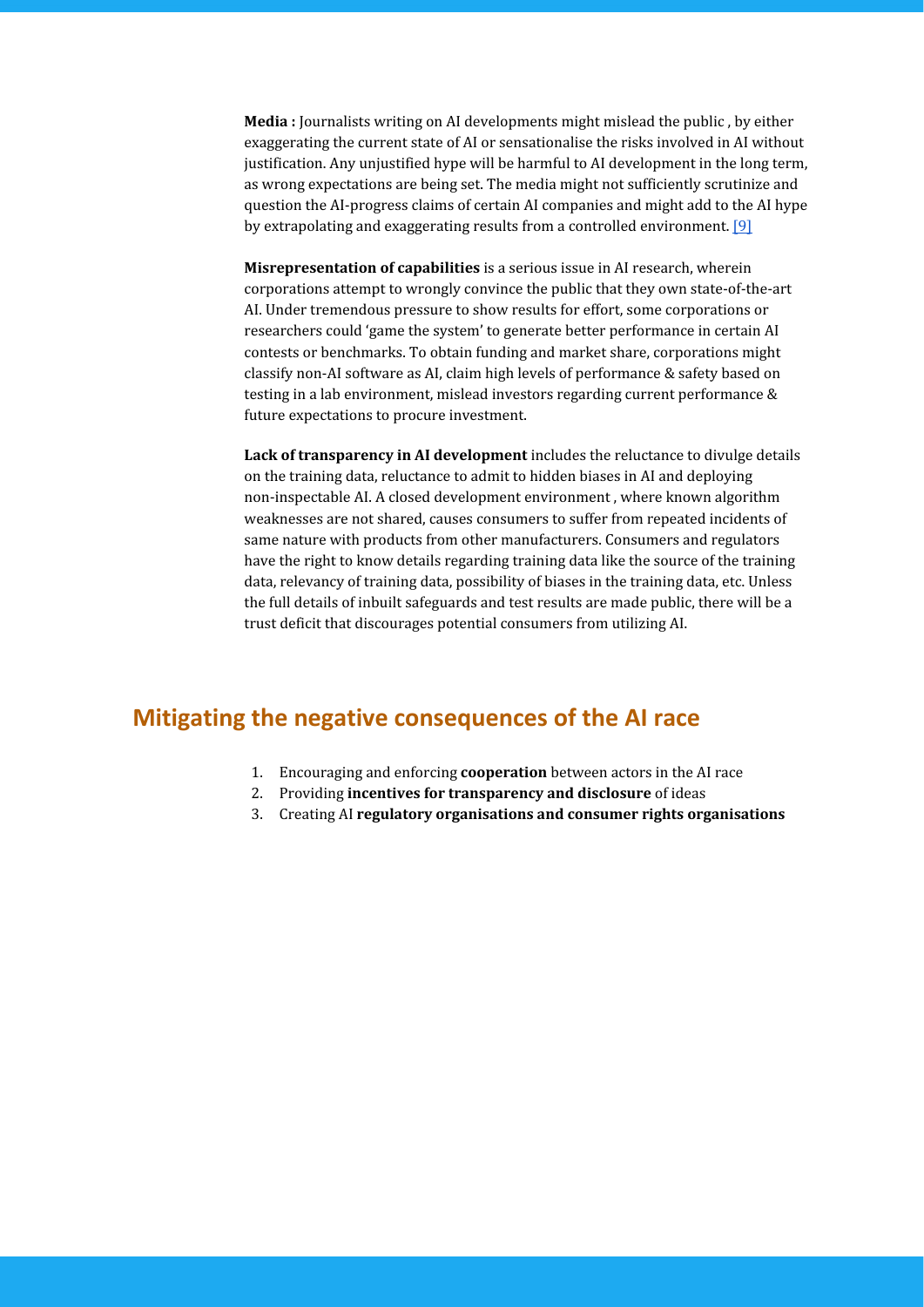# <span id="page-10-1"></span><span id="page-10-0"></span>**Mitigation 1 : Encouraging and enforcing Cooperation**

# Benefits of cooperation in the AI race

If the actors in the AI race agree to cooperate, it will provide the following benefits :

- Quicker progress towards achieving AGI
- Avoiding dead-end investment in less promising approaches and irrelevant projects
- Avoiding duplication of effort, avoiding competing for staff, avoiding repeating similar mistakes in development.
- Savings resulting from sharing of infrastructure, expertise and hardware
- Better utilization of resources by sharing interim results and concentrating on more promising approaches
- More consumer choices and higher threshold for safety & accountability standards

# <span id="page-10-2"></span>Difficulties in enforcing cooperation and compliance

Among the entities in the AI race that agree to cooperate, it would be difficult to enforce long-standing cooperation because of these factors:

- Motivations of the entities (countries, corporations,etc) are different and varied.
- There could be instances of misattribution of credit, theft of intellectual property, plagiarism, premature release of research data without penalties, unauthorized reverse engineering by a competitor, etc.
- There is very little incentive for any entity to share technology once they have established a lead in research
- Legally enforcement of any "agreement to cooperate" is very difficult and time-consuming
- Countries would prohibit sharing of AI technology due to dual-use nature and to maintain relative lead in AI race. Countries could attempt to use their lead in AGI technology as a bargaining chip in international negotiations
- Some entities may withdraw suddenly after they find a novel means of achieving AGI, breaking the cooperative agreement (penalties of non-cooperation might be less than the incentives from cooperation)
- Some countries, after change of government, might change their policies regarding international cooperation *(eg: sanctions/insist on removal of certain countries from consortium in retaliation for unrelated disagreements)*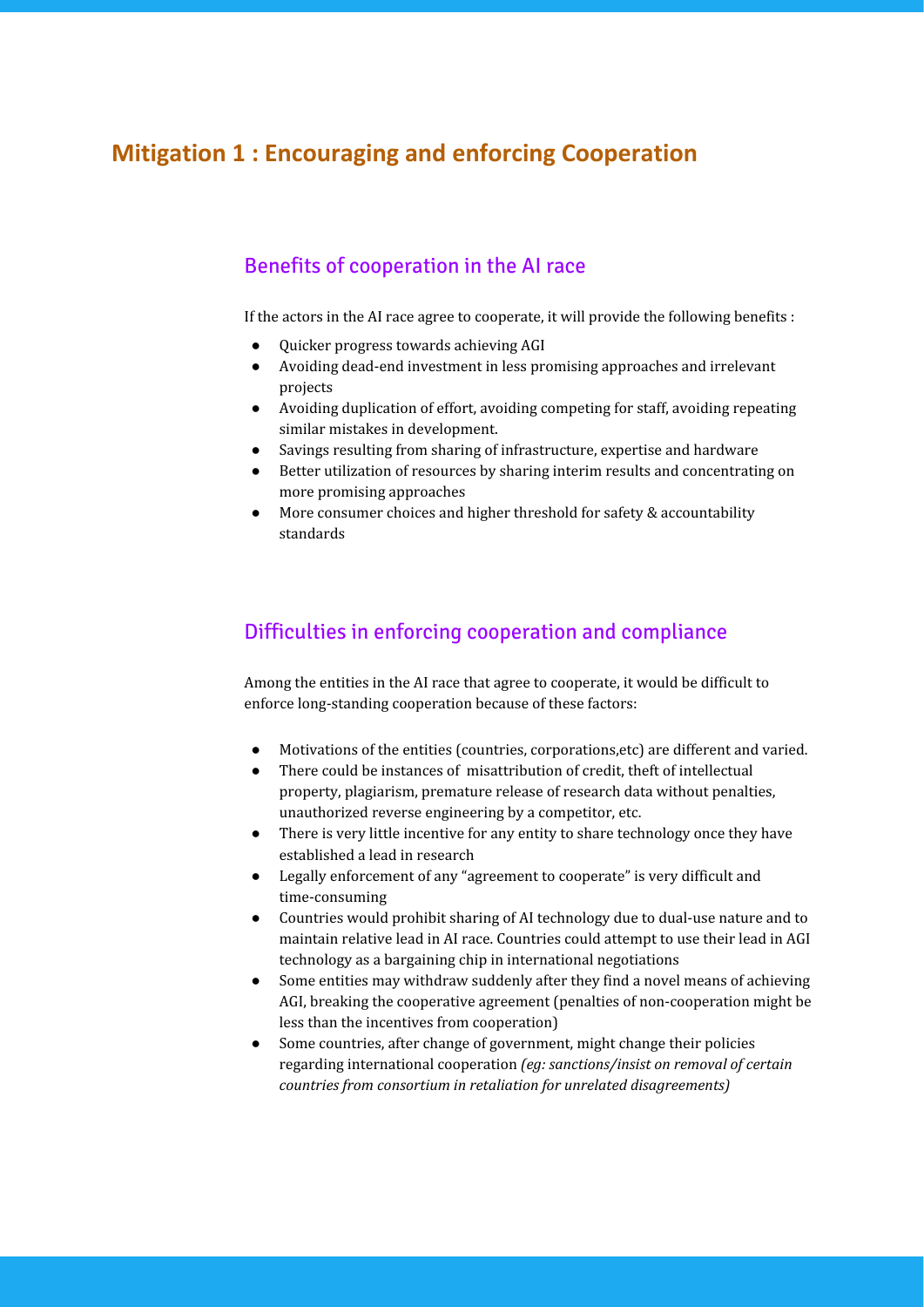### <span id="page-11-0"></span>Avenues of cooperation in AI development

- Creating standard terminology to describe AI capabilities, safety and privacy levels
- Creating common risk mitigation strategies, accountability policies, privacy policies , transparency policies
- Establishing consensus on the investigative procedures to be followed after an undesirable incident caused by AI
- Agreeing on minimum acceptable criteria related to *inspectability, safety and privacy* prior to AI deployment
- Creating a common Ethics committee comprising of independent members without any conflict of interest
- Making legally binding commitment to share resources among the entities in the cooperative group
- Pledging to adhere to code of conduct and Ethics policy
- Pledging transparency on data acquisition, AI ownership, 'learnt data' ownership, accountability policy of AI products, consumer appeal processes and consumer rights
- Pledging to commit sufficient resources to analyse and mitigate the risks of AI products
- Pledging to share information and novel approaches that could potentially achieve AGI
- Pledging to adopt strategies that help governments to minimise negative social impact due to AI and pledging responsible rollout of AI

# <span id="page-11-1"></span>Enforcing cooperation : How to incentivize actors to cooperate

### <span id="page-11-2"></span>a. Form a consortium

An international group of likeminded entities, working towards the common objective of advancing AI, could join together to form a team/consortium comprising of corporations, governments, global organisations, independent individual contributors and private investors. The team's primary objective could be the shared pursuit of AGI. Once the team gains a critical number of important members, more entities could be incentivised to join the team as they gain access to the latest research information.

### <span id="page-11-3"></span>b. Pool resources

The members of this consortium could then legally commit resources to a 'common pool'. Such resources would include funds, hardware, patent licences and other physical infrastructure. Corporations could be required commit their AI experts for a specific period of time to work in this common pursuit of advanced AI.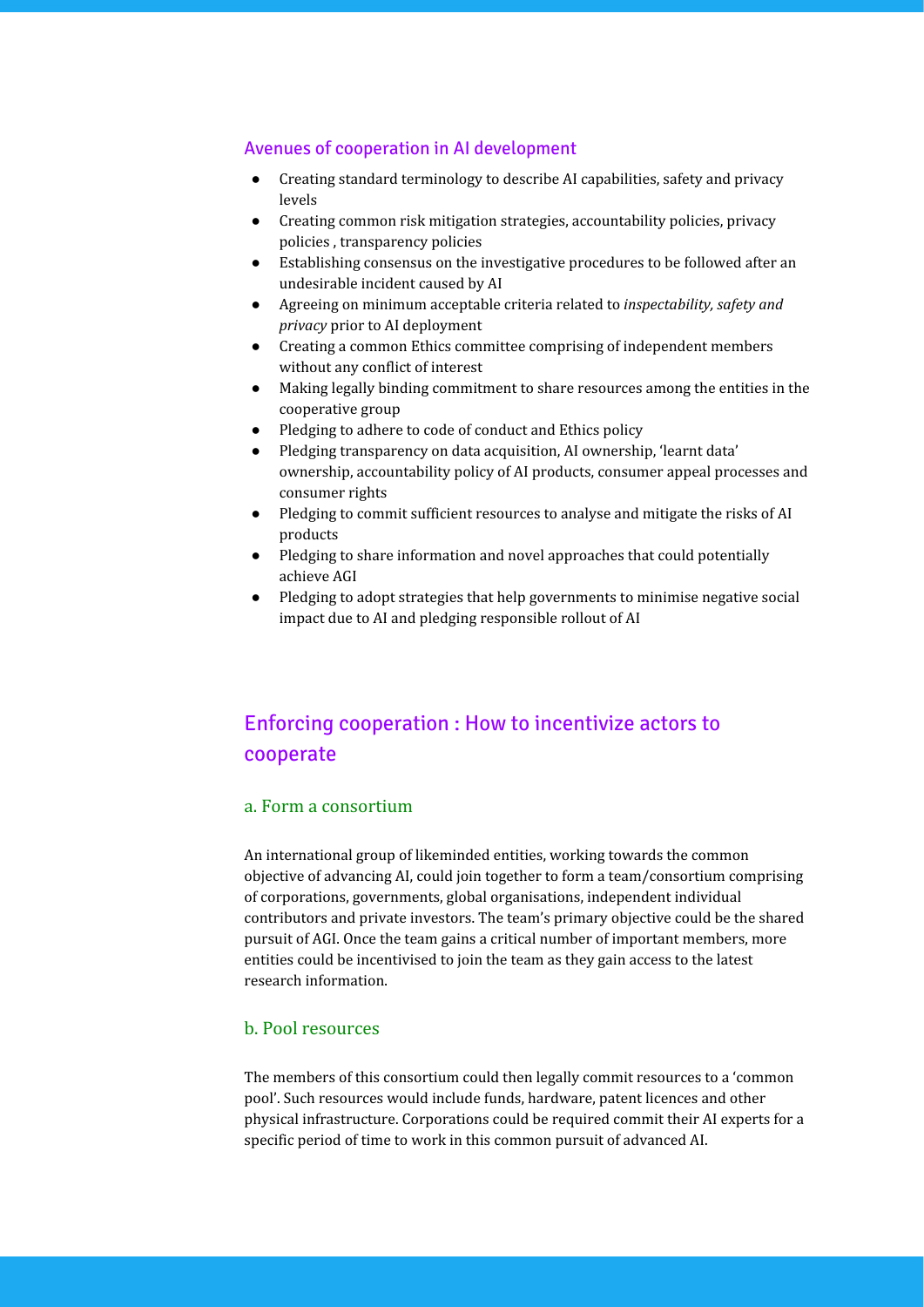### <span id="page-12-0"></span>c. Reward cooperation

- Attribute credit where it is due.
- Enable the contributing entities to retain the right to monetize effort
- Provide shared resources for research : like AI experts, AI safety experts, hardware, development infrastructure and test infrastructure
- Provide structured incentives for significant or full disclosure of AGI milestones, algorithms, training data, safety features.
- Enable easier paperwork and a simple fast-track pipeline for obtaining deployment permits from governments and regulatory bodies.The incentive of quicker 'public rollout permit' acquisition can encourage cooperation and transparency.
- Compensate the potential monetary loss of the contributing entity that agrees not to file for patents
- Set incentives for disclosure of cartel-busting or bad behaviour within a participating entity ie., incentivize whistleblowing
- Set incentives such that the loss of revenue due to non-cooperation should be greater than the potential revenue from reckless deployment of an AI product

### <span id="page-12-1"></span>d. Punish non-cooperation

There is always a possibility of a corporation withdrawing from the cooperative agreement, claiming that it is 'too restrictive'. Such a 'rogue' corporation might harm customers due to its relaxed approach to safety and privacy of consumers.

### **To punish such a 'rogue' corporation, the following options are available :**

- If an entity within the cooperative setup decides to withdraw, it should legally lose the right to the resources it previously committed to the common pool, including researchers.
- The uncooperating entity should lose access to the latest research information of the consortium
- The uncooperating entity should be expelled from the group so that it would suffer from loss of shared resources, funding, delay in regulatory approval and government aid
- Individual researchers could decide to boycott & resign from rogue corporations and not contribute to them
- Consumers could boycott rogue corporations. Consumer choice would be based on historic ethical behaviour, openness, accountability, privacy policies of AI product manufacturer, thereby rewarding good behaviour.
- Regulatory bodies could apply stricter requirements and longer approval process for AI deployment from corporations that have withdrawn from the cooperative ethical 'pledges'
- Governments can adjust the incentives for corporations to cooperate by adjusting tax policies, investment policies. Government bodies can adopt the same *minimum acceptable safeguards & accountability standards* as determined by the cooperating consortium and make those standards as legal requirements.
- Governments, consumer rights groups and regulators can blacklist an uncooperative corporation
- Governments can announce sanctions on rogue corporations, restricting hardware and software supplies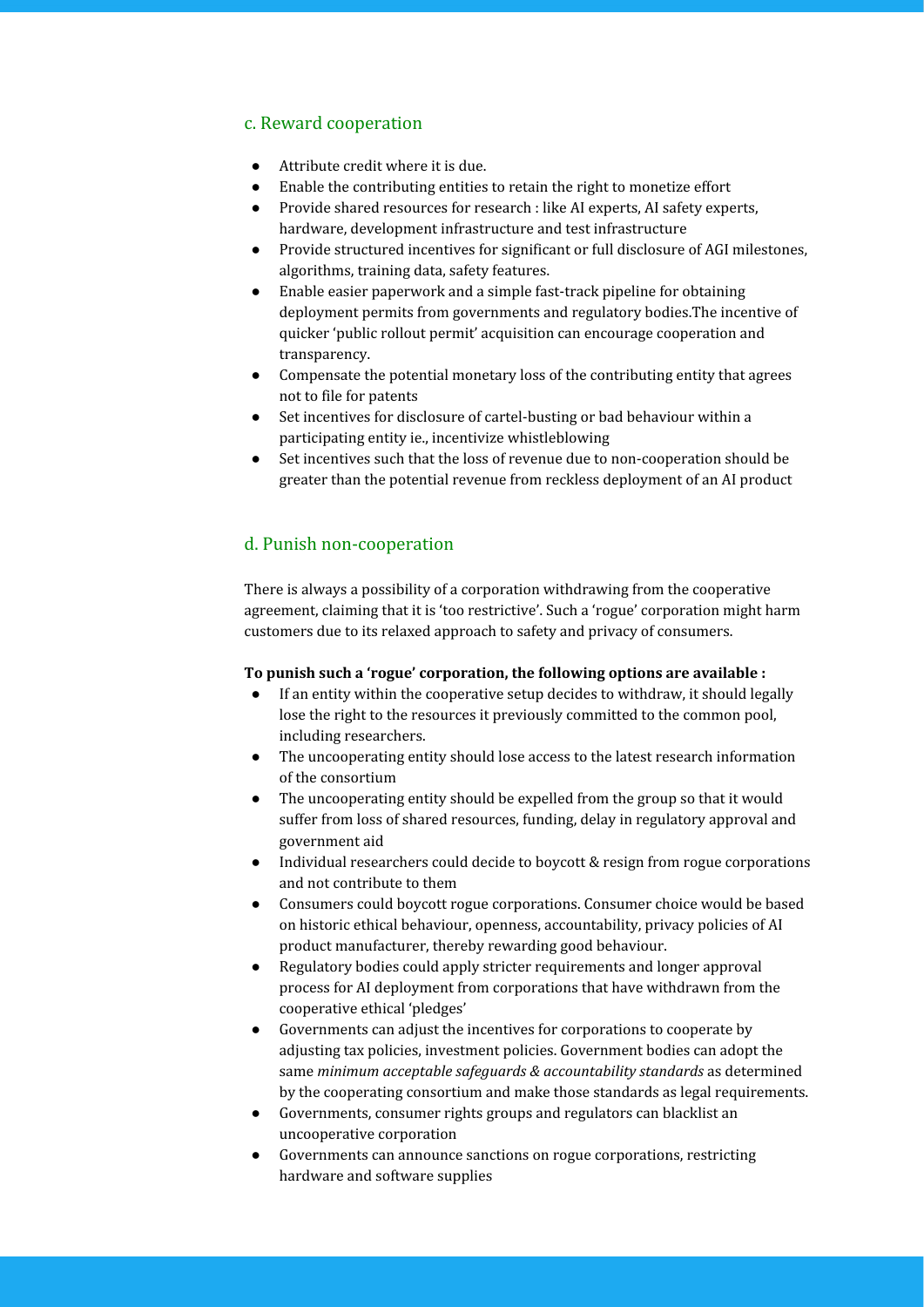While it is likely that corporations would cooperate on defining AI related standards and sharing of resources, it would be quite difficult to force them to divulge AI algorithms

# <span id="page-13-0"></span>**Mitigation 2 : Incentives for transparency and disclosure**

- 1. Incentivise corporations and individual researchers to disclose research results by offering financial compensation and a wider audience for their ideas
- 2. Create open-for-all contests and reward contestants on their submissions on topics like :
	- a. Novel ideas and algorithms that could lead to scalable & safe AGI
	- b. Ideas on risk mitigation and enforcing corrigibility  $[10]$
	- c. Proof of Concept demonstration of thinking machines
	- d. Proof of Concept demonstration of inspectable AI
	- e. Proof of Concept demonstration of plausible milestones in AGI
- 3. Publicly recognize and reward AI corporations based on their track record on customer privacy, accountability and inspectability.
- 4. Reward researchers who find vulnerabilities or malware in AI products
- 5. **Diversity in research :** To prevent groupthink [\[11\]](#page-24-11) & elitism in AGI research, encourage people from a variety of backgrounds and disciplines ( neuroscientists, behavioural psychologists) to participate in AI research and the pursuit of AGI

# <span id="page-13-2"></span><span id="page-13-1"></span>**Mitigation 3 : AI regulation & consumer rights organisations**

# Need for AI regulatory agencies

Several incidents like privacy violations in gathering training data [\[12\]](#page-24-12), misleading marketing by corporations and premature public trials of self driving cars [\[13\]](#page-24-13) have already occurred, resulting in detrimental consequences to consumers and general public.

Corporations creating AI based products are usually under severe pressure to demonstrate results quickly and generate revenue. Such corporations cannot be expected to self-regulate.

Governments and regulatory bodies should be justifiably wary of AI companies and AI products because :

- Corporations are likely to mislead the public regarding AI performance, by using performance metrics specific to a particular test dataset or testing environment
- There is usually no inspection of the AI system by a neutral third party prior to public availability
- It takes Governments years to formulate and implement legal guidelines to catch up with the AI capabilities and to mitigate unforeseen negative consequences
- Corporations are likely to just match the bare minimum safety level among competing AI products, without making effort to enhance safeguards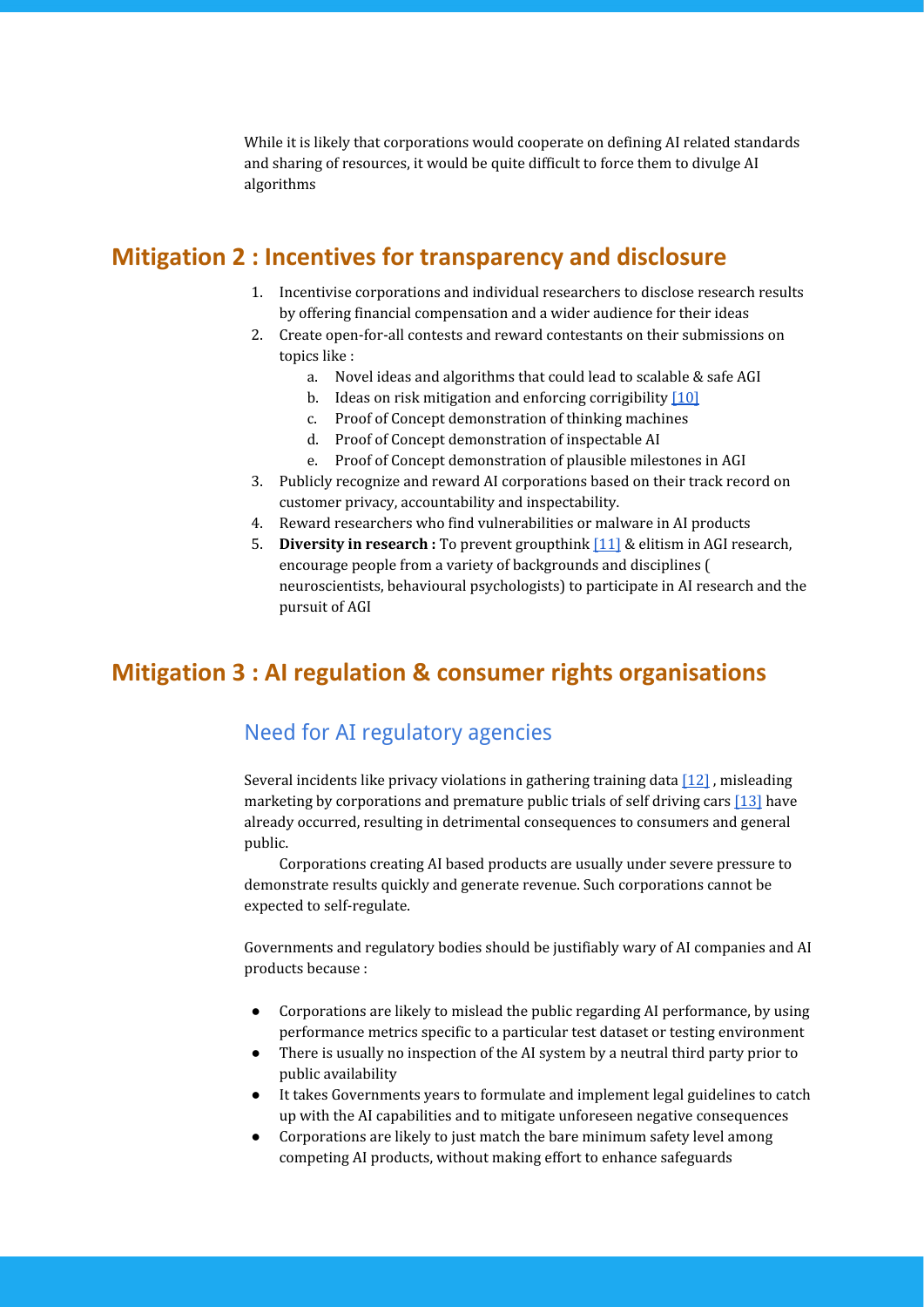- Corporations don't always give immediate cooperation for investigation after an AI product related accident
- Corporations have been historically defensive and uncooperative when confronted with their AI products' shortcomings
- Corporations are too secretive regarding AI algorithms and capabilities, resulting in non-inspectable AI that hinders the ability to detect possibility of discrimination & potential harm

For the above reasons, regulatory agencies for Artificial Intelligence need to be created, in the public interest. National regulatory bodies need to be created initially, followed by creation of international regulatory agencies

# <span id="page-14-0"></span>Duties of AI regulatory agencies

- 1. Certifying the performance and safety aspects of AI products
- 2. Inspecting AI products in real-world environments and inspecting the reliability of backend infrastructure behind AI products
- 3. Monitoring product performance and safety in real-life deployments
- 4. Certifying the safety and inspecting safeguards in AI products
- 5. Monitoring to ensure that product manufacturers adhere to their stated policies and to ensure that stated policies do not contradict existing laws
- 6. Ensuring swift compliance on legal accountability
- 7. Verifying that corporations are financially sound enough to fulfill their legal obligations on accountability
- 8. Requiring companies to deposit funds in escrow for high risk AI workflows to cover potential liability on accidents
- 9. Certifying individual expertise on designing and managing AI products
- 10. Implementing policies on AI accident management
- 11. Enabling industry wide common investigative process and sharing of investigation results to avoid repeat mistakes
- 12. Making recommendations regarding legal changes required to protect public safety and consumer rights
- 13. Gathering comments from public and other entities, taking them to account while formulating regulations
- 14. Recommending risk mitigation strategies like fail-safe options, data backup methodologies and designing kill-switches
- 15. Providing periodic reports to policymakers on state of AI, impact of AI deployment on society, predicted risks and mitigation strategies
- 16. Consulting with AI corporations and cooperating with government agencies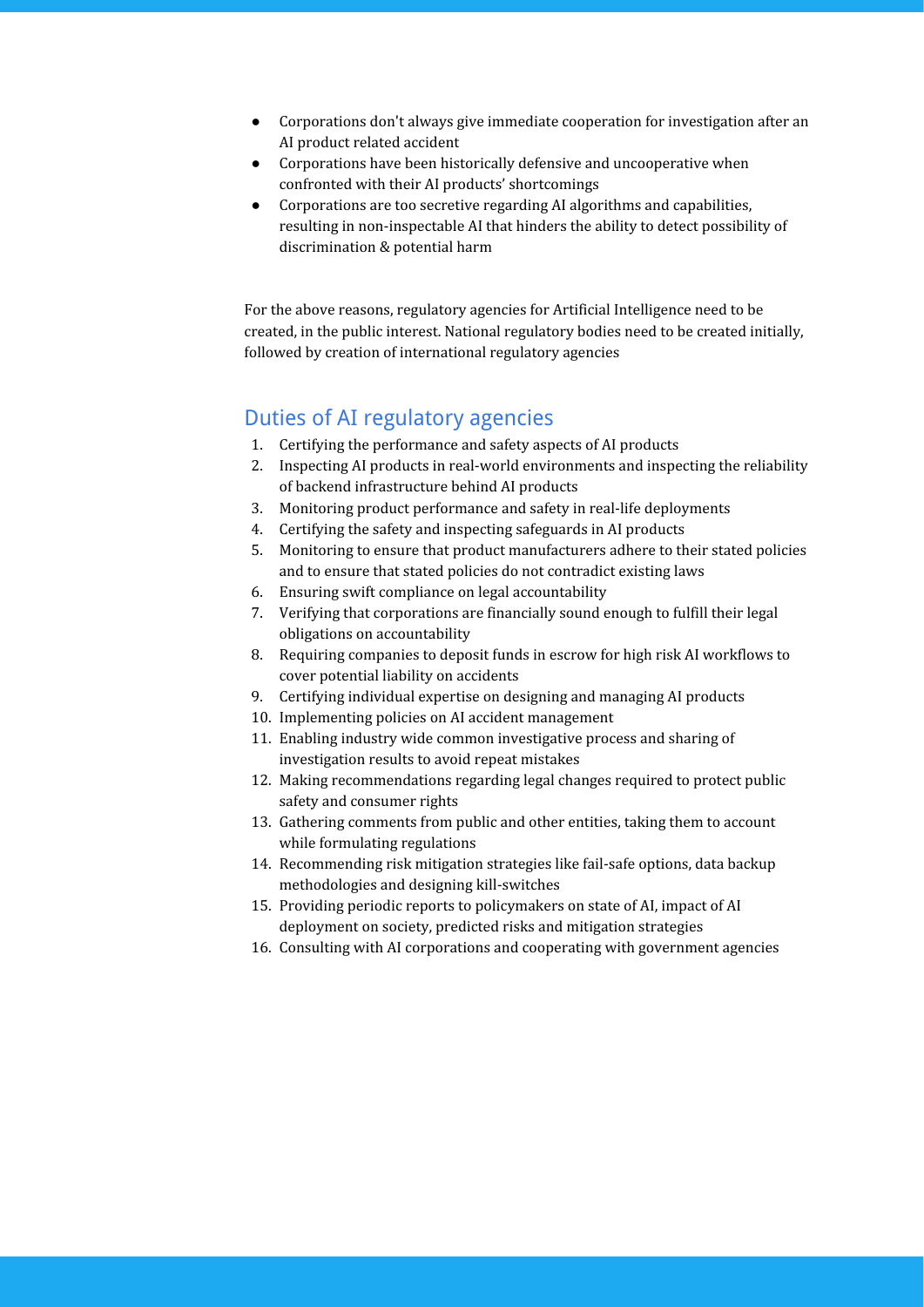# <span id="page-15-0"></span>Powers of AI regulatory agencies

Powers must be granted by the relevant government to the regulatory agency, to enable the regulatory agency to :

- 1. Impose penalties on AI corporations for non-cooperative behaviour, anti-competitive behaviour, safety violations, non-transparency, misleading marketing, data privacy violations, false claims of product performance, attempts to conceal risks, attempts to conceal unfavourable test results, wilful launch of faulty products, breach of ethics and human rights, safety violations and reckless usage
- 2. Receive complaints from consumers, corporations and other stakeholders and settle AI industry disputes
- 3. Initiate investigation on any AI related incident
- 4. Force transparency from an AI manufacturer , like forcing disclosure of past complaints regarding an AI product.
- 5. Force transparency on privacy policies, lifetime support and planned obsolescence policies to remove future uncertainty
- 6. Force corporations to divulge known limitations, performance results under test environment, details of test environments, sources of training data,etc.
- 7. Work with other government agencies, law enforcement authorities, social welfare organisations to mitigate negative consequences of AI

**International regulation :** Once the first few national regulatory bodies are established, an International regulatory agency could be created to harmonise AI regulations internationally to agree on terminology, minimum acceptable safety standards, legal accountability policies and conditions for approval of AI based hardware and software.

The regulatory body could cooperate with governments to slow down pace of AI rollout, using methods such as:

- creating a non-profit government owned monopoly with exclusive license to sell AI products
- high taxation of AI products during the first 10 years
- requiring AI products to deposit funds to an escrow proportional to the number of active AI products in active use , to cover potential accountability

# <span id="page-15-1"></span>Challenges in establishing an AI regulatory organisation

When an AI regulatory organisation is established, it is likely to be criticized by AI companies on adoption of strict standards in definitions, safety policies, privacy policies and accountability policies. The AI regulator is likely to be accused of hindering AI development and revenue. Corporations will resist strict definitions of '*what constitutes AI*' and complain about changing goalposts regarding the definition of AI.

To justify their demand for light touch regulation, corporations might use nationalistic jingoism to appeal for lax domestic regulation to win the race to AI .Corporations might point out existing premature deployments in lax regulatory environments to claim that they are disadvantaged by geographical restrictions[.\[14\]](#page-24-14)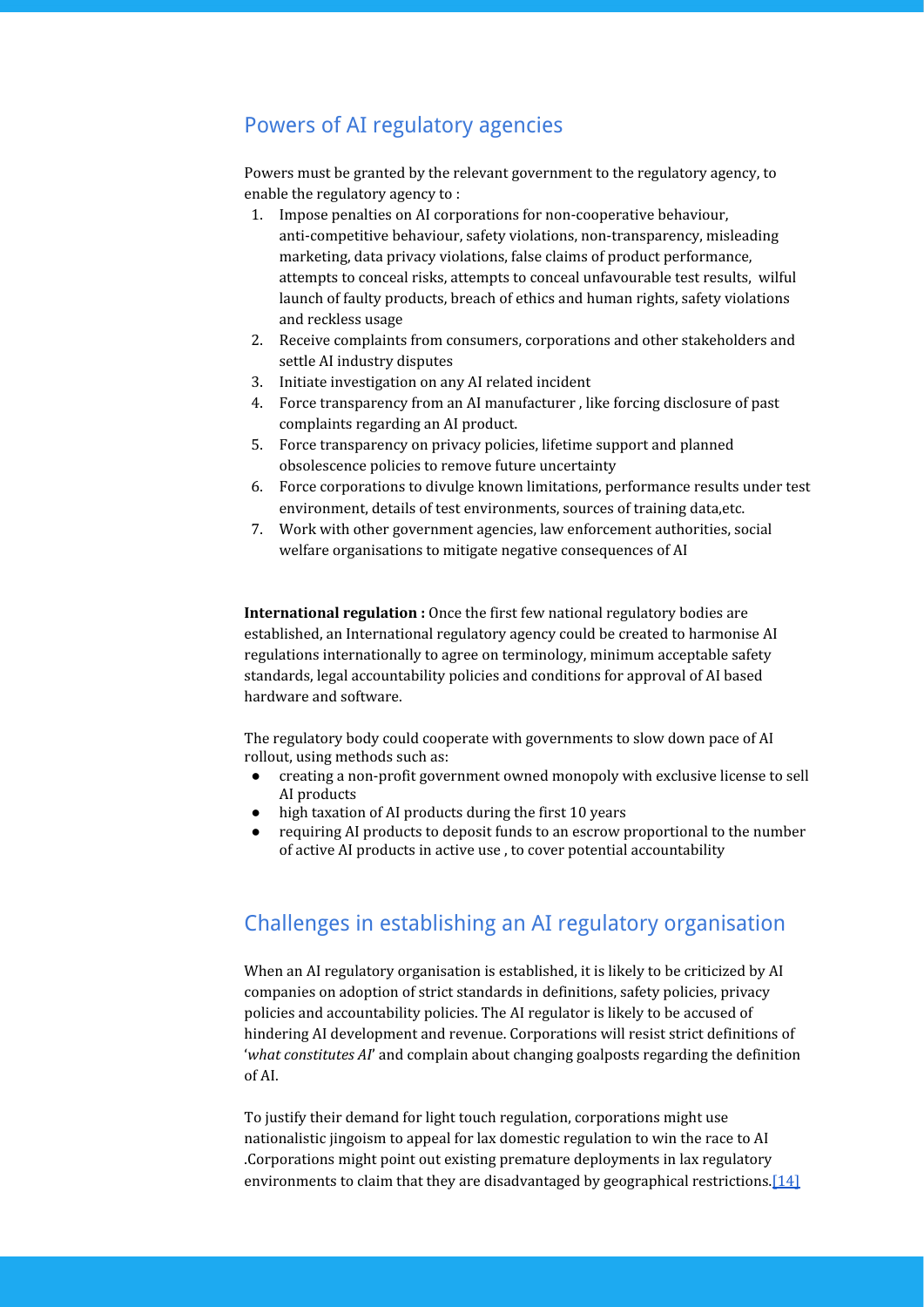It would be somewhat difficult to establish international cooperation because countries would be wary of impeding their domestic corporations in the AI race.

# <span id="page-16-0"></span>Consumer rights organisations

To safeguard the interests of consumers of AI products, one or more consumer rights organizations specific to AI products need to be created.

The consumer rights organisation(s) should be non-profit, independently funded entities, with the mission to protect consumers by :

- 1. Raising awareness of consumer rights
- 2. Flagging untruthful information in the marketplace
- 3. Publishing unbiased reviews of AI products describing their applications, usage, vulnerabilities and risks
- 4. Publishing information about corporations that misrepresent costs, fees and benefits
- 5. Testing the quality of AI products and making recommendations among products of same category
- 6. Highlighting good and bad behaviour among AI companies like accountability policies, refund policies, level of transparency, attitude towards addressing complaints, deceptive marketing and unfair billing
- 7. Recommending against purchase of dangerous, unpredictable and unaccountable AI products

# <span id="page-16-1"></span>**Conclusion and Strategy Recommendations**

Even though contemporary AI is incapable of '*creative thinking*' and is nowhere near human level intelligence, there is a strong possibility that AGI could be created in the next few decades. Human societies need to brace for the inevitable malicious use of AI, including autonomous killer robots and cyberspace threats.

Attempts need to be made to generate industry-wide consensus on terminologies, safety standards, performance standards, transparency and inspectability. Using a carefully designed system of incentives and penalties, it would be possible to counteract and mitigate the various negative consequences of the race to AI by :

- creating consortium with cooperating AI race actors
- by incentivising transparency and disclosure
- by establishing regulatory bodies and consumer rights bodies

The impact of AI rollout on society should be continuously observed and unforeseen pitfalls must be mitigated by giving governments and legal systems time to catch up on implications. Reckless usage of AI must be resisted by forming alliances between countries and corporations to penalise uncooperative malicious actors and monopolies.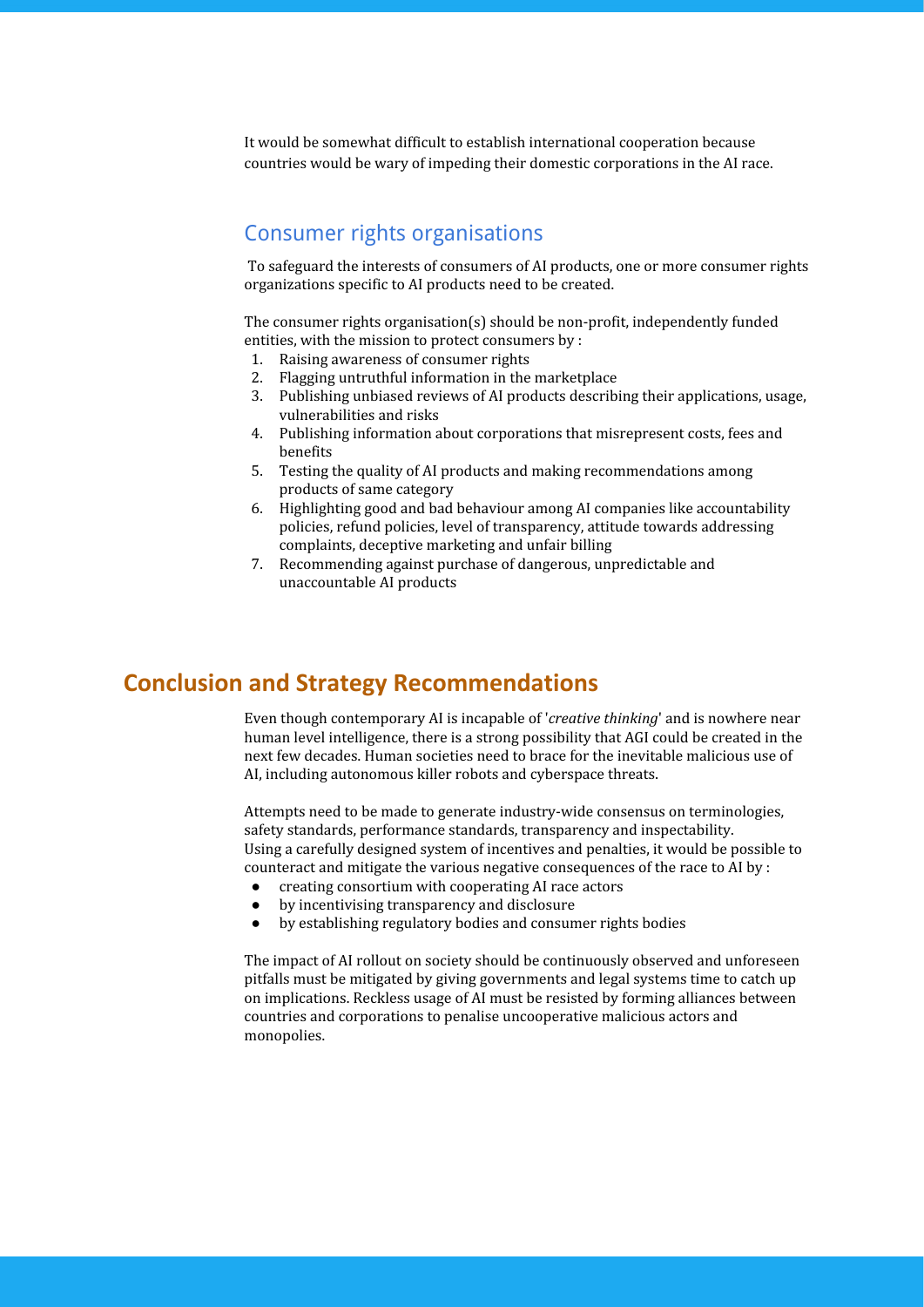# <span id="page-17-0"></span>**Appendix A : AI based weapons**

The *Race to AI* will inevitably create AI based weapons that will be used by military forces.

AI based weapons could be either **narrow-AI weapons** or **strong-AI** (AGI) **weapons**. Even *narrow-AI* can be leveraged to enable more efficient decision making during a war, like target identification, enemy surveillance and avoidance of civilian collateral damage.

Weapons based on AGI would be even more easy to weaponize, because the algorithm behind the hypothetical AGI will be a generic one and adjusting the motivation system of the AGI would be sufficient to alter behaviour. Even harmless AGI (eg: surveillance bots) can be integrated into other AI weapons or conventional weapons [\[15\]](#page-25-0) . It would be practically impossible to detect dual-use of any AI.

**AI based weapons would offer some benefits** like enabling quicker medical assistance, reducing collateral damage, enhancing defensive preparations and being a strong deterrent to war. Advanced AI weapons might prove to be a cheaper but effective equivalent to nuclear weapons, potentially paving the way for nuclear disarmament. AI weapons would provide a means of delivering minor harassment and inconvenience to the enemy forces and civilians, allowing aggrieved countries to let off steam. However the potential danger from AI weapons would definitely outweigh the benefits.

# <span id="page-17-1"></span>Dangers from AI based weapons

- **1. Higher likelihood of war**
	- **○** Since the risk to human combatants' lives is less, the threshold for waging war is reduced.
	- A third party might initiate a false-flag attack using *ownership-untraceable* AI weapons and provoke war between two historically hostile countries.
	- Less detectable mobile AI units increase higher probability of accidental aggression *(Eg: since AI drones may not be detectable by radar, a lower threshold for detection of mobile units could trigger false positives and trigger mistaken retaliation )*
	- *○* AI could be leveraged to shape public opinion by targeted propaganda against a perceived enemy. Public support for war could increase due to the perceived relative strength of AI weapons.
	- *○* Using AI enabled surgical strikes, various incremental levels of aggression are possible (*salami tactics)*, such action will blur the lines between war and peace, continuously test the defending nation's patience and create confusion on when to retaliate.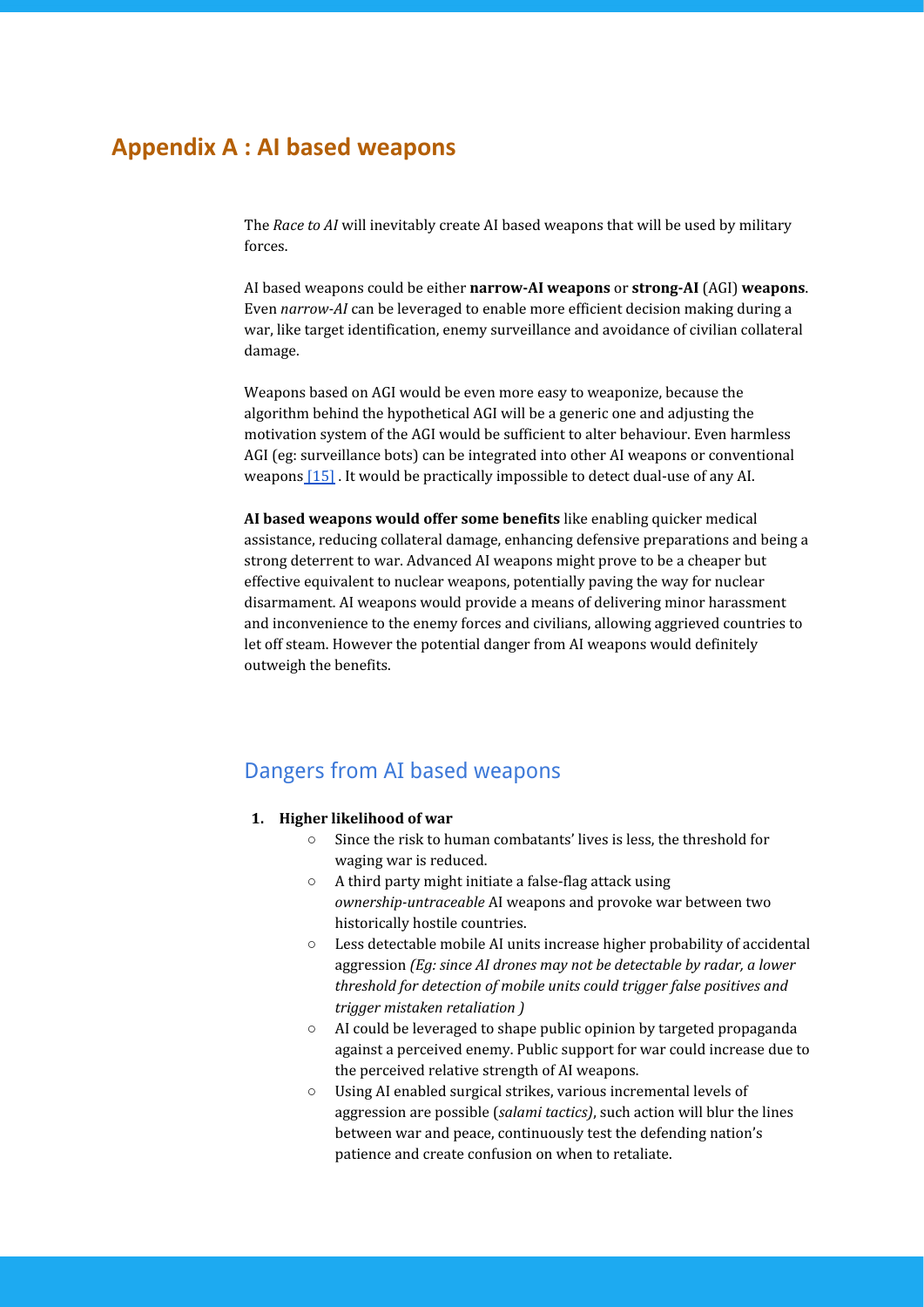### *2.* **Highly efficient and rapid destruction:**

- AI weapons could be used to assassinate politically significant individuals or harm a particular group of humans based on race, gender, age, etc.
- AI weapons could be used to kill humans without destroying physical infrastructure, so that the aggressor can utilize the infrastructure.
- AI weapons production might cause a fall in manufacturing cost of weapons due to their high effectiveness, minimal hardware requirements, intelligence and self-navigating abilities.AI weapons would most certainly produce more kills per dollar spent in manufacturing cost.
- AI can enable efficient internal military communication and enable significantly faster pace of war. AI weapons would make it easier to maintain a relentless continuous attack without a minute's gap; This can't be replicated by traditional armies due to limitations in human physiology.
- A war with AI weapons will open novel war-fronts (deep sea, deep space), potentially damaging the environment. AI weapons could self navigate to difficult-to-access places for self storage and recovery.
- AI based weapons enable quicker deployment on short notice and enable easier destruction of vital communication infrastructure *(like undersea internet cables).*
- AI weapons could be integrated with conventional weaponry for more accuracy and efficient destruction.
- AI algorithms could assist in optimal resource allocation and geographical distribution of *men and materiel* to inflict maximum damage

### 3. **Accidental destruction from incompetent, malfunctioning or hacked AI:**

- An AI could be hacked to alter its behaviour or loyalty. The inbuilt safeguards and restraints of an AI weapon could be removed by a third party hacking into its software. There is also the possibility of the AI overriding its own safeguards.
- An AI weapon might misunderstand the command or intention of its human handlers and execute an undesirable action *(eg: friendly fire).*
- A damaged AI weapon that loses its communication capabilities cannot be controlled by its owners.
- Badly designed AI based systems might accidentally trigger offensive action or accidental launches of missiles.
- An AI weapon without sufficient power might behave unpredictably or lose the ability to withhold aggressive action, unless a safe shutdown is initiated.
- An AI weapon incapable of contacting its human handlers might survive long periods of time, while retaining its lethal power for centuries, potentially harming future generations.

### 4. **Difficulty in ownership traceability and accountability**

○ Given the potential compact size and low manufacturing cost of AI weapons, there would be many unauthorised manufacturers of AI weapons. It would be difficult to legally prove ownership of an AI weapon after a destructive incident. Mistaken assumptions regarding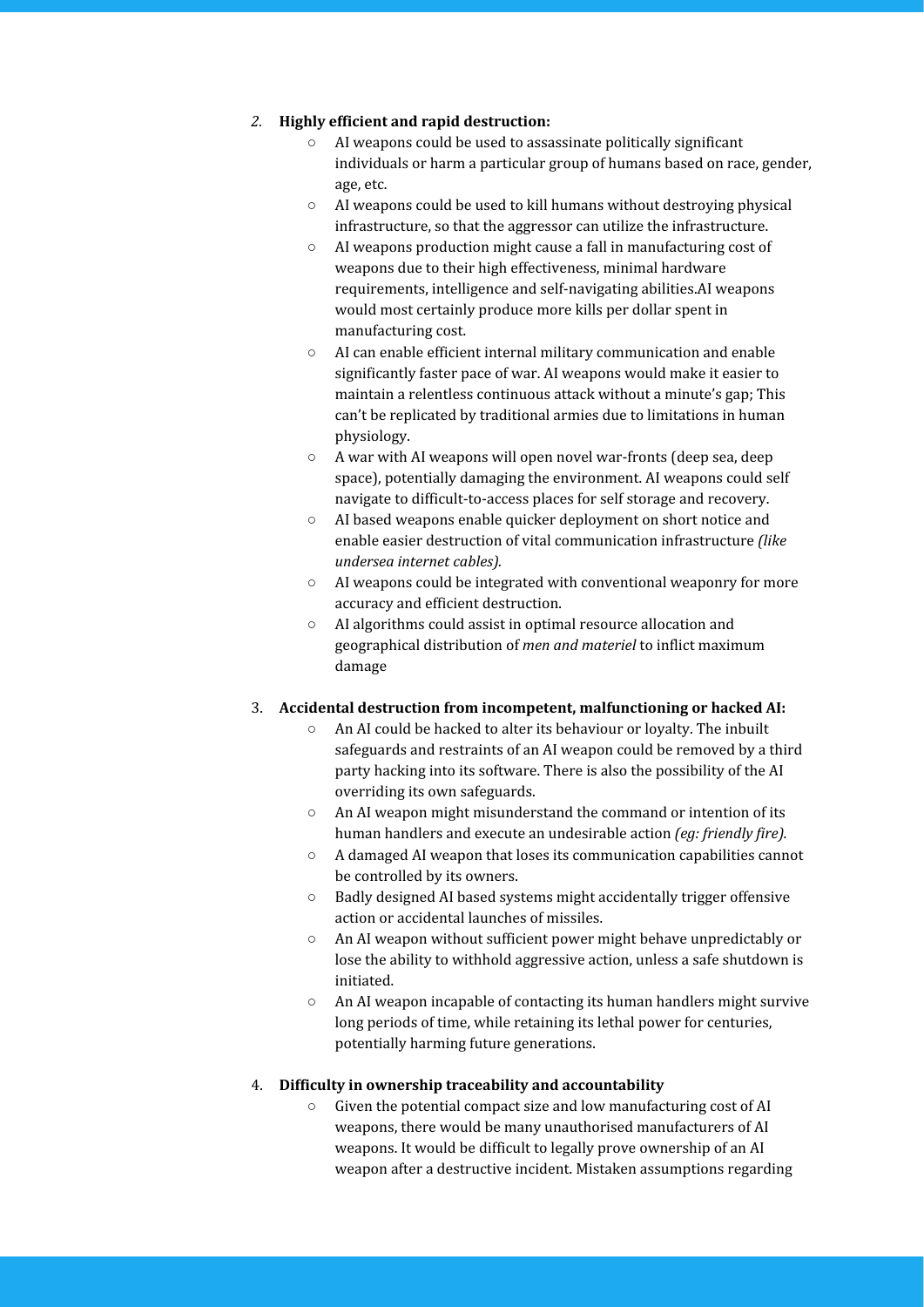ownership of the offending AI weapon might result in hostile relations and accidental wars.

# <span id="page-19-0"></span>Practicality of enforcing ban on AI weapons

Even though there are calls from AI researchers to ban autonomous weapons [\[16\]](#page-25-1) [\[17\]](#page-25-2), it would be difficult to establish consensus on such a ban and even more difficult to enforce it [\[18\]](#page-25-3) [\[19\]](#page-25-4).

There are strong incentives for gaining the lead in the AI weapons race. Besides the financial gain from efficiency in arms production, the winning entity is likely to be more aggressive and attempt to enforce its will on other entities & countries. No country will forgo a chance of gaining an upper hand in a war or a negotiation.

### **Establishing a consensus on banning AI weapons is very difficult, due to:**

- Distrust among historically hostile countries
- Difficulty of detecting AI weapon development
- Difficulty of legally proving deployment of AI weapons or AI-augmented weapons
- Difficulty of AI weapon ownership traceability and enforcing accountability
- Difficulty of enforcing penalties of violating a ban

Even if an agreement to ban AI weapons were to be signed, such an agreement will be ignored in times of a national crisis or preperation of war. Successive governments might not honour previous agreements and attempt to withdraw from such an agreement.

**The only way to enforce a ban on AI weapons is ironically through waging war on the entity owning the banned AI.** An alliance of likeminded entities could decide to use formidable force on any entity that breaks the terms of engagement in usage of AI weapons. The alliance could declare sanctions & trade wars on rogue AI-race-actors benefiting from AI weapons.

# <span id="page-19-1"></span>Risk Mitigation in usage of AI weapons

### **1. Establish consensus on acceptable usage of AI weapons:**

- **○** Formulate rules (similar to the Geneva Convention) to agree upon the manner of deployment and permissible targets for AI weapons
- Agree to limit theatres of war (eg: avoid deep space and deep sea for storage/deployment of AI weapons)
- Agree to prevent nuclear weapons being controlled by AI
- Create safe zones for civilians in which all AI weapons are prohibited and incursions by any AI weapon will be met with unified force of neutral entities.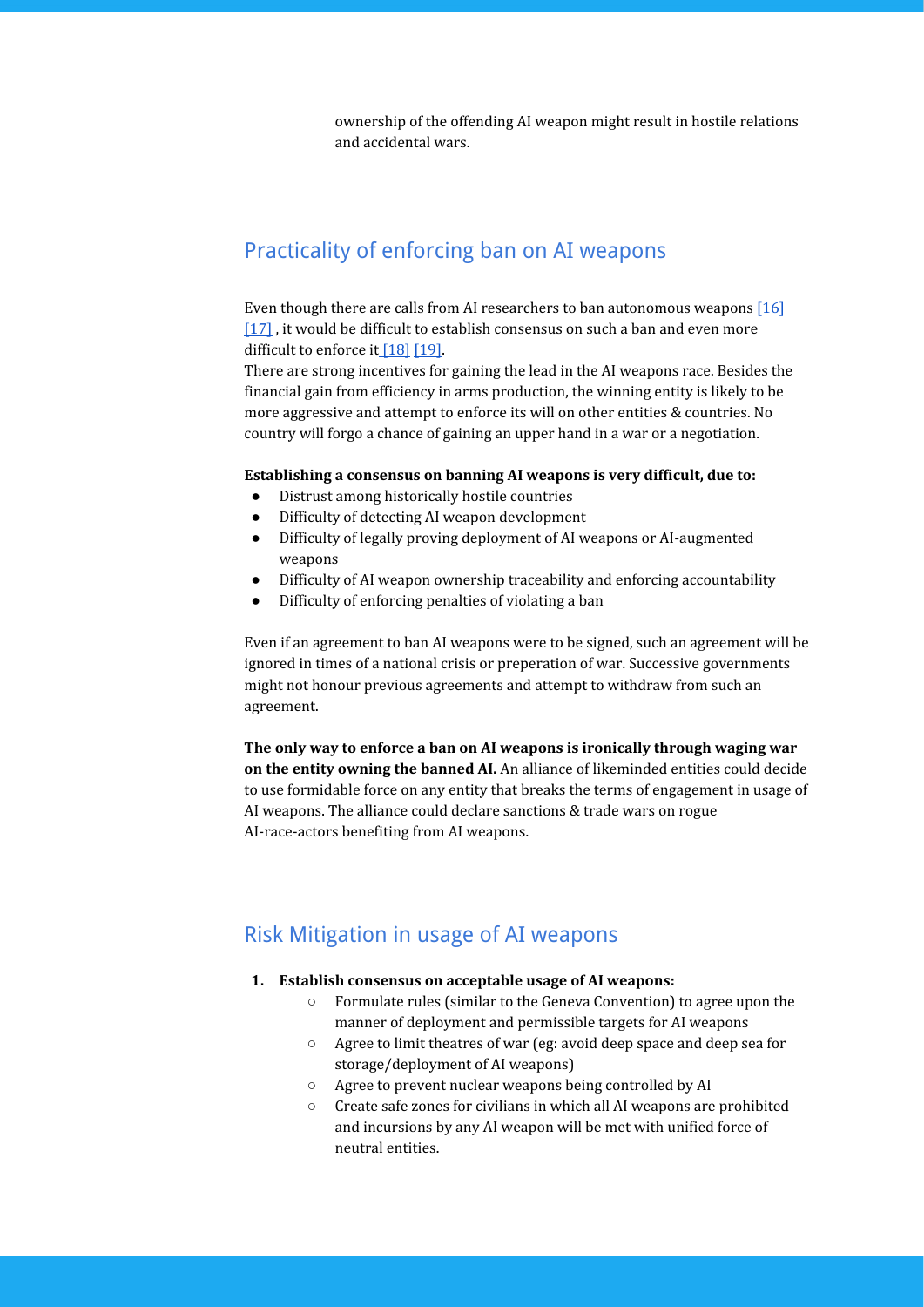### **2. Create deterrents against aggression:**

- Encourage more spending on creating AI systems with surveillance and defensive capabilities
- Encourage whistleblowers in defence industries at international level
- Create an international alliance of countries pledging to battle any entity that uses AI weapons in an unacceptable manner

### **3. Traceability and accountability:**

- Focus resources to detect unaccountable, unregistered killer robots. Ensure that every AI weapon can be mapped to the corresponding legally accountable owner.
- Establish legally enforceable accountability norms for malfunctioning AI or hacked AI. Malfunctions should not negate the obligations of the AI weapon operator.
- Place stricter controls on hardware & materials required for explosives & weapon creation, to deter illegal AI weapon creators.

### **4. AI weapon safety & corrigibility:**

- Enable detection of 'hacked' AI and malware infected AI
- Test AI weapons periodically to verify their motivation,behaviour and ability to control hardware
- Ensure control of command by the military entity in charge, by means of inbuilt kill switches.
- Determine '*Assembly points*' for 'malfunctioning', 'damaged' or 'lost' mobile AI weapons to enable safe shutdown, preventing civilian collateral damage

# <span id="page-20-0"></span>Recommendations regarding AI weapons

It must be accepted that there will be an inevitable arms race to create and deploy AI based weapons. It is impossible and impractical to detect or prevent usage of AI in weapons systems.Even though autonomous AI weapons based on AGI are unlikely in the short term, there is a strong likelihood of deployment of AI-augmented weapons.

Instead of futile attempts to completely ban AI weapons, resources and attention should be focussed on establishing traceability of AI weapon ownership, enforcing accountability for AI weapon usage and creating more AI with defensive & surveillance capabilities. Deterrents against AI weapon usage could be in the form of a credible retaliation plans by a group of countries against any rogue entity which uses AI weapons in an unacceptable manner.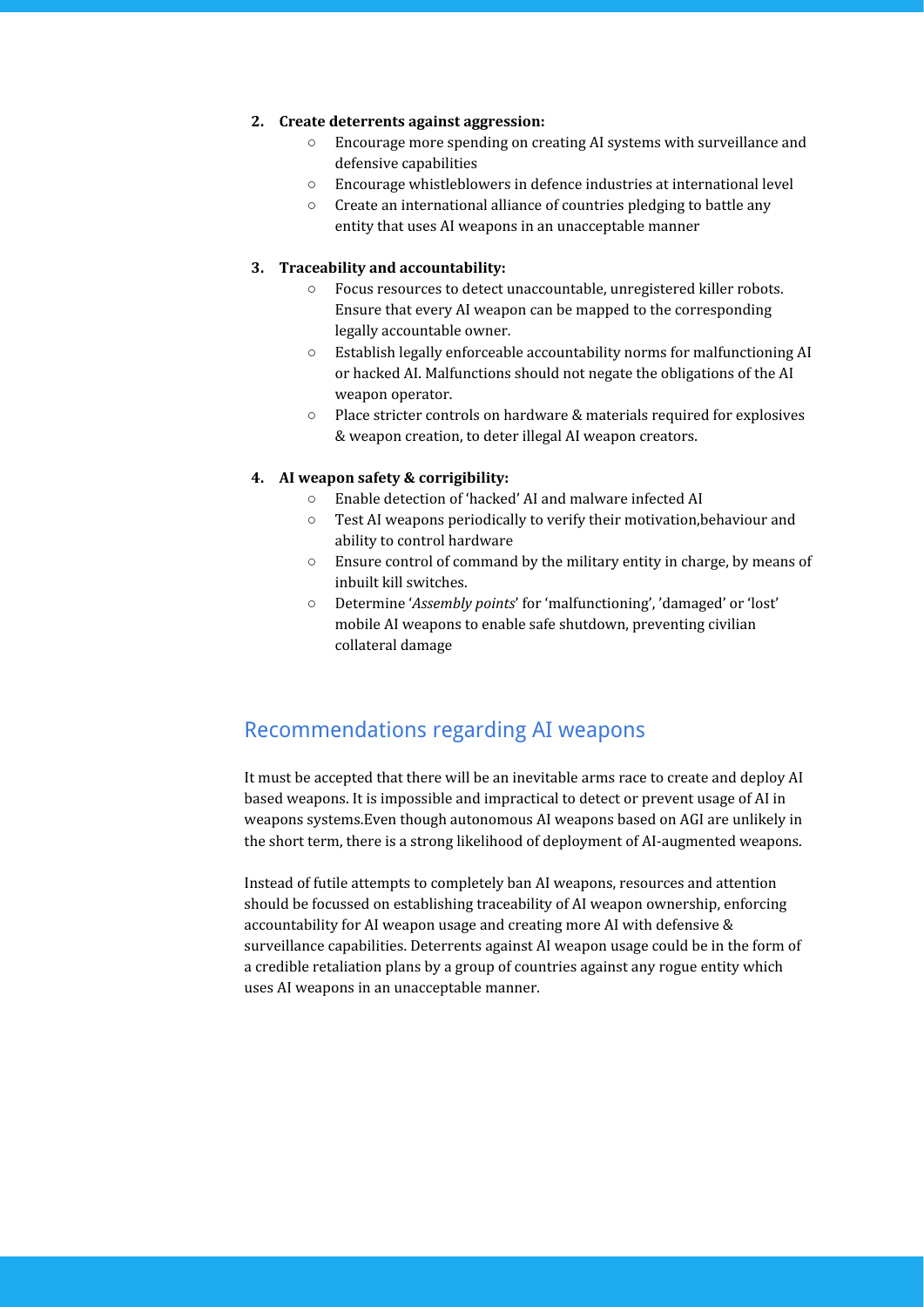# <span id="page-21-0"></span>**Appendix B : Hypothetical scenarios in AI risk mitigation**

# 1. Biased AI

Clara applies for jobs but she doesn't get a single interview even after several months. Clara learns that all recruitment agencies use an AI based software "HIRE-AI" to filter CVs and predict employee behaviour. Clara is informed that HIRE-AI had deemed her as 'high risk candidate' and had recommended a 'do not hire' decision. The recruitment agencies are not aware of the exact criteria used by HIRE-AI for filtering CVs and they just base their decisions on the AI software.

Clara contacts the AI corporation which sells HIRE-AI , and requests details on the criteria used to filter candidates' CVs. The AI corporation refuses, mentioning that the filtering criteria details are part of the corporation's intellectual property.

Clara complains to the AI regulator, which has the power to force transparency from AI product companies. The AI regulator launches an investigation which reveals that the AI software correlates Clara's ethnicity with 'bad performance' and correlates Clara's gender with 'high risk of employee litigation' - even though it is illegal to base a hiring decision on a candidate's ethnicity or gender.

The AI software provider is fined by the AI regulator for enabling racial discrimination & gender discrimination, ordered to recall HIRE-AI from the market and ordered to disclose all training data used to train HIRE-AI.

The AI regulator recommends that policymakers enact a law to prohibit usage of non-inspectable AI in hiring decisions. The AI regulator also recommends that those who knowingly use such 'biased AI' that is known to consistently discriminate against a group should also be prosecuted.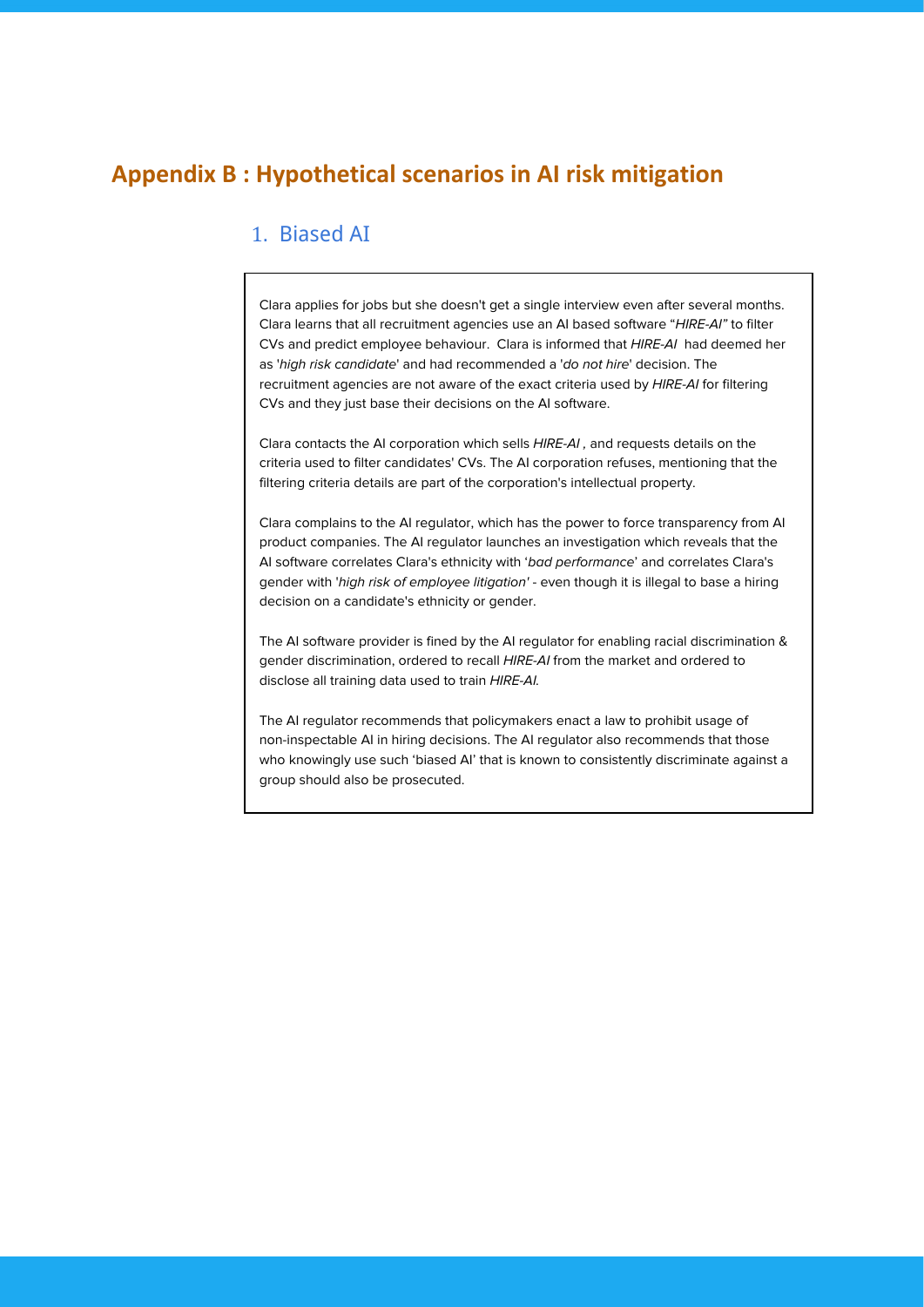# 2. Accountability

John buys NUDOG, a robotic pet with Artificial Intelligence, to safeguard against burglars.

One day NUDOG attacks and bites John's neighbour for no obvious reason.

The AI regulator's investigation concludes that NUDOG had misheard a phrase and mistook it for a command to attack.

The AI regulator deems NUDOG as defective and orders its manufacturer to compensate the bite victim.

The AI regulator instructs NUDOG's manufacturer to either recall all NUDOGs, OR deposit funds in a third party escrow account proportional to the number of active NUDOGs in use (to swiftly compensate future victims)

The AI regulator recommends that policymakers enact a law such that any AI robot capable of aggressive action should be capable of reading human emotions, signal its aggressive intention prior to attack and get a confirmation from its operator prior to aggressive action.

# 3. Misleading marketing

GRASS-BOT, an autonomous self-navigating robot with AI that is designed to trim grass, is advertised as having inbuilt RADAR to avoid harming humans during operation.

A consumer reports that when he used his GRASS-BOT, it injured his cat which was sleeping on the grass.

The AI regulator investigates and finds that GRASS-BOT has trouble detecting living things if they are stationary and also discovers that the RADAR data is not used in the decision making process, The manufacturer conveys that future software upgrades will utilize the RADAR data in decision making.

The AI regulator fines the GRASS-BOT manufacturer for misleading consumers by encouraging the assumption that the RADAR data is being used. The AI-regulator orders the manufacturer to (a) stop advertising the GRASS-BOT as safe (b) inform current and future consumers that RADAR data is not being used and (c) clearly describe the conditions required for safe operation of GRASS-BOT.

The AI regulator then issues an alert to the public regarding the observed risks of the product.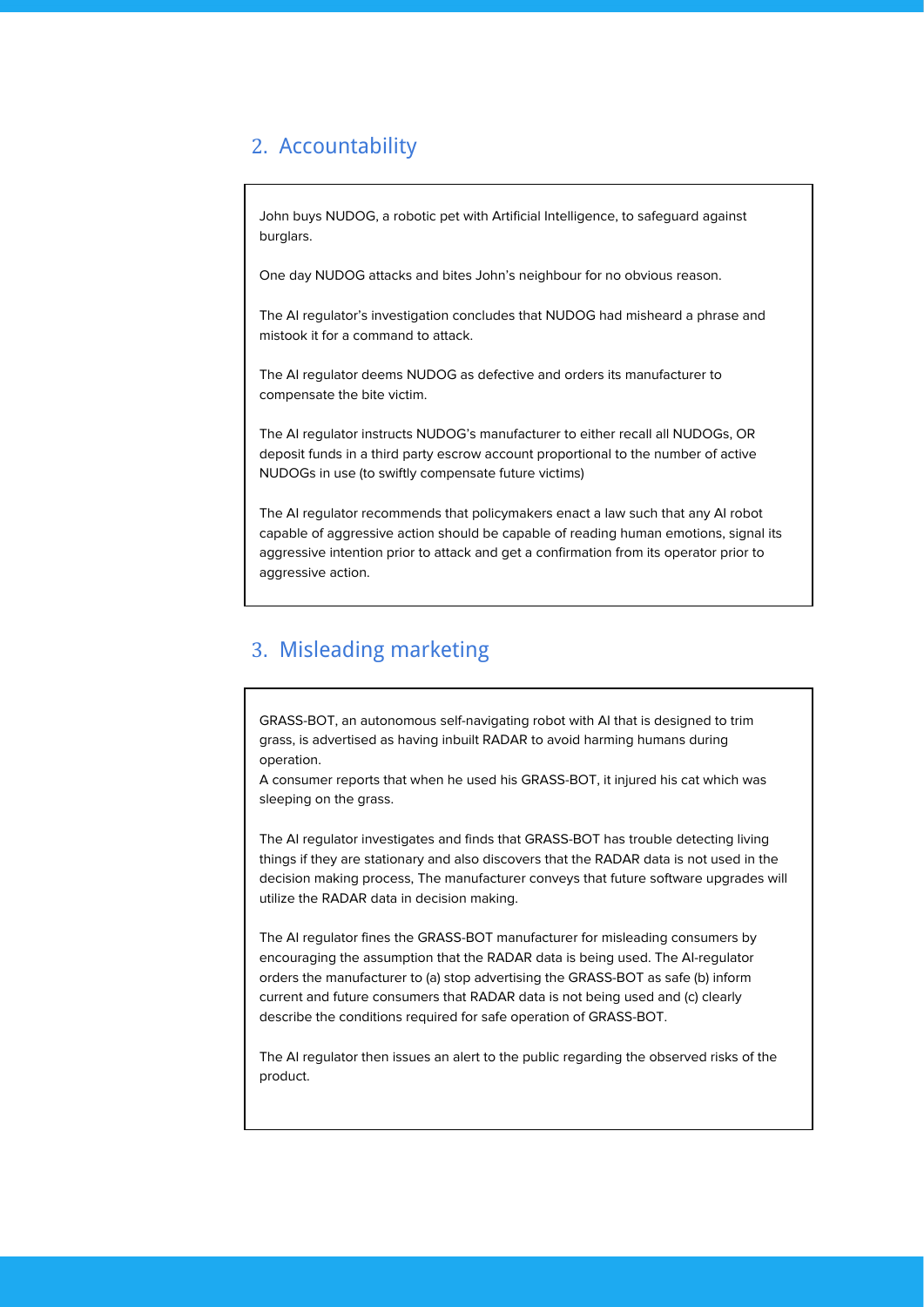# Mitigating the negative consequences of the AI race



### **Desired outcomes of AI race**

### **Negative consequences of AI race**

Possibility of Monopoly dominating the market, restricting consumer choice Monopoly lobbying for relaxed regulation and accountability Rush to deploy premature AI ignoring public safety Rush to generate revenue from substandard AI product Unforeseen gaps in legal accountability Reckless use of incredibly powerful AI weapons Fearmongering or Hype of AI in media Lack of transparency of privacy policies, training data procurement Harm due to biased AI, non-inspectable AI and malware infected AI Misleading marketing of AI products Wrong assumptions of consumers regarding AI capablities and performance

### **Mitigation strategies**

Create regulatory agencies for AI Establish consumer rights groups Standardize AI terminology Incentivize cooperation by providing funds and shared infrastructure Incentivize transparency and disclosure Fund new approaches to acheive AGI Set strict conditions for AI product rollout Withhold resources and regulatory approvals from uncooperative AI corporations Educate public on current state of AI Ensure that ownership of AI weapons is traceable Update legal systems to catchup with AI implications Blacklist / ban unethical or uncooperative AI corporations Impose higher taxes on AI products to mitigate corresponding job losses Incentivize whistleblowing on ethics breaches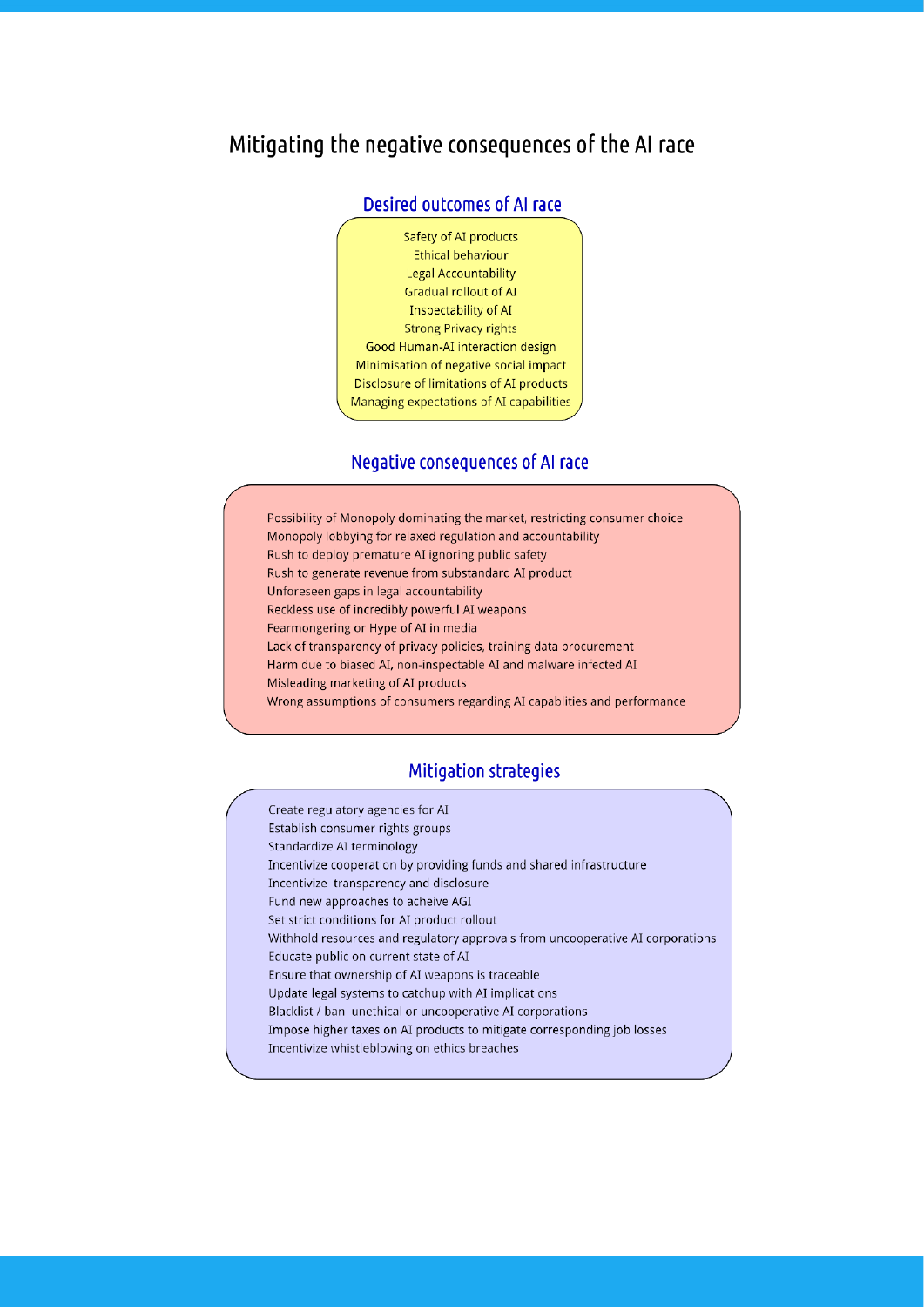# <span id="page-24-0"></span>**References**

- <span id="page-24-1"></span>1. Gaming the system : Why and How Baidu Cheated an Artificial Intelligence Test [https://www.technologyreview.com/s/538111/why-and-how-baidu-cheated-an-artificial-intelli](https://www.technologyreview.com/s/538111/why-and-how-baidu-cheated-an-artificial-intelligence-test/) [gence-test/](https://www.technologyreview.com/s/538111/why-and-how-baidu-cheated-an-artificial-intelligence-test/)
- <span id="page-24-2"></span>2. In Emergencies, Should You Trust a Robot? <http://www.news.gatech.edu/2016/02/29/emergencies-should-you-trust-robot>
- <span id="page-24-3"></span>3. Inspectability : Tension between AI and personal rights a growing problem : "Any algorithm that can't be explained can't be used by the civil service" : Mounir Mahjoubi [https://www.irishtimes.com/opinion/tension-between-ai-and-personal-rights-a-growing-proble](https://www.irishtimes.com/opinion/tension-between-ai-and-personal-rights-a-growing-problem-1.3422860) [m-1.3422860](https://www.irishtimes.com/opinion/tension-between-ai-and-personal-rights-a-growing-problem-1.3422860)
- <span id="page-24-4"></span>4. Report from the AI Race Avoidance Workshop : GoodAI and AI Roadmap Institute Tokyo, ARAYA headquarters, October 13, 2017 [https://medium.com/ai-roadmap-institute/report-from-the-ai-race-avoidance-workshop-bd631](https://medium.com/ai-roadmap-institute/report-from-the-ai-race-avoidance-workshop-bd631b2bbb2c) [b2bbb2c](https://medium.com/ai-roadmap-institute/report-from-the-ai-race-avoidance-workshop-bd631b2bbb2c)
- <span id="page-24-5"></span>5. Everyone Is Talking About AI—But Do They Mean the Same Thing? [https://singularityhub.com/2018/03/15/everyone-is-talking-about-ai-but-do-they-mean-the-sa](https://singularityhub.com/2018/03/15/everyone-is-talking-about-ai-but-do-they-mean-the-same-thing/) [me-thing/](https://singularityhub.com/2018/03/15/everyone-is-talking-about-ai-but-do-they-mean-the-same-thing/)
- <span id="page-24-6"></span>6. Unreliable Evidence : The Law and Artificial Intelligence , BBC Four [07-01-2015] <http://www.bbc.co.uk/programmes/b04wwgz9>
- <span id="page-24-7"></span>7. What happens when our computers get smarter than we are? [14:53]:Nick Bostrom, Ted talk [http://www.ted.com/talks/nick\\_bostrom\\_what\\_happens\\_when\\_our\\_computers\\_get\\_smarter\\_tha](http://www.ted.com/talks/nick_bostrom_what_happens_when_our_computers_get_smarter_than_we_are) [n\\_we\\_are](http://www.ted.com/talks/nick_bostrom_what_happens_when_our_computers_get_smarter_than_we_are)
- <span id="page-24-8"></span>8. The ethics of fear and how it undermines an informed citizenry <https://www.poynter.org/news/ethics-fear-and-how-it-undermines-informed-citizenry>
- <span id="page-24-9"></span>9. Don't believe the hype when it comes to AI : Artificial intelligence may be subject to more hype than any other field. While this creates funding opportunities, it could also damage AI's long-term potential <http://www.wired.co.uk/article/sensationalism-ai-hype-innovation>
- <span id="page-24-10"></span>10. Corrigibility : Nate Soares,Benja Fallenstein ,Eliezer Yudkowsky ,Stuart Armstrong <https://intelligence.org/files/Corrigibility.pdf>
- <span id="page-24-11"></span>11. Groupthink Dilemmas for Developing AI Self-Driving Cars <https://aitrends.com/ai-insider/groupthink-dilemmas-for-developing-ai-self-driving-cars/>
- <span id="page-24-12"></span>12. Concerns raised over broad scope of DeepMind-NHS health data-sharing deal [https://techcrunch.com/2016/05/04/concerns-raised-over-broad-scope-of-deepmind-nhs-healt](https://techcrunch.com/2016/05/04/concerns-raised-over-broad-scope-of-deepmind-nhs-health-data-sharing-deal/) [h-data-sharing-deal/](https://techcrunch.com/2016/05/04/concerns-raised-over-broad-scope-of-deepmind-nhs-health-data-sharing-deal/)
- <span id="page-24-13"></span>13. Uber's Self-Driving Cars Were Struggling Before Arizona Crash <https://www.nytimes.com/2018/03/23/technology/uber-self-driving-cars-arizona.html>
- <span id="page-24-14"></span>14. Don't Let Regulators Ruin AI <https://www.technologyreview.com/s/609132/dont-let-regulators-ruin-ai/>